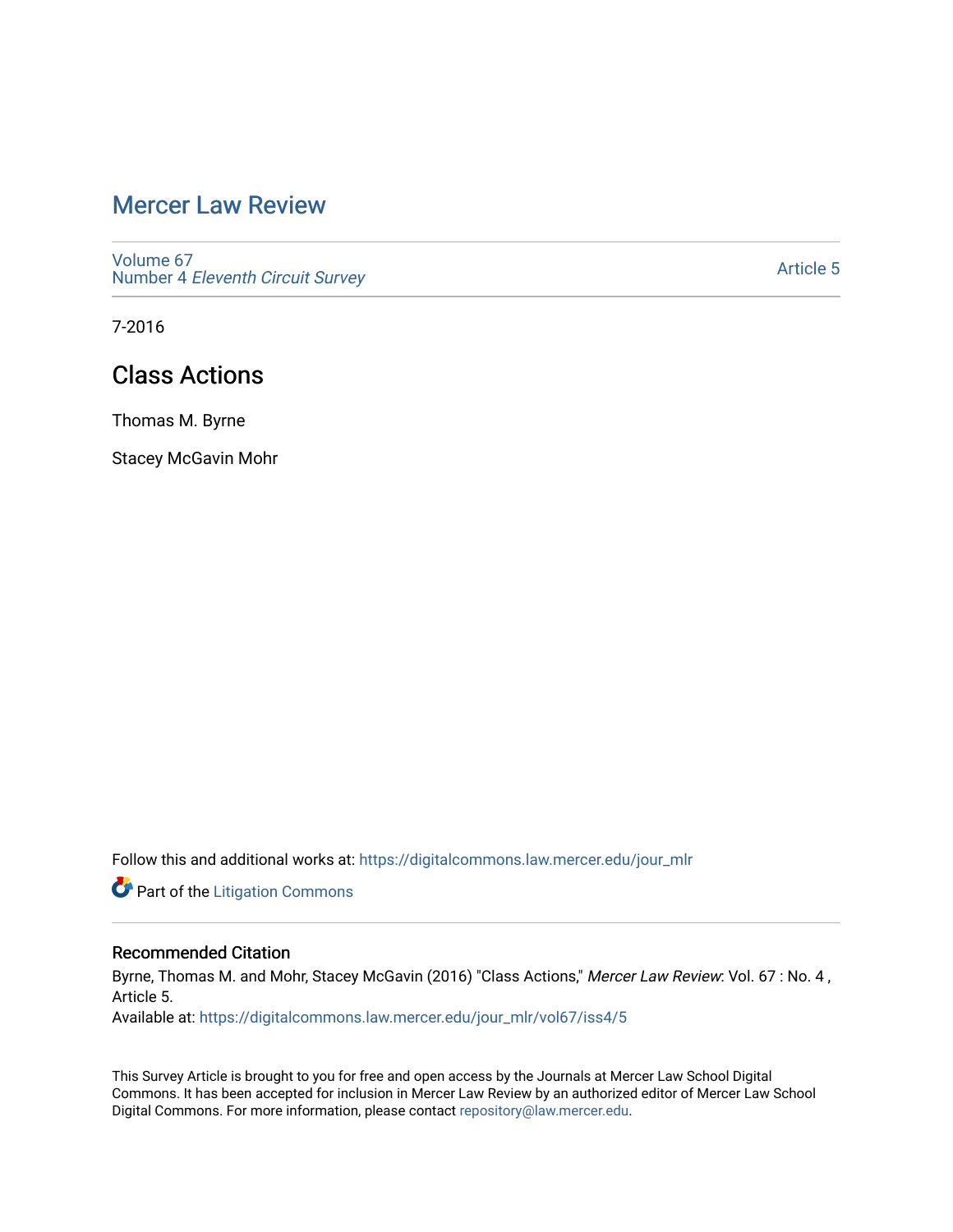# **Class Actions**

### **by Thomas M. Byrne\* and Stacey McGavin Mohr\*\***

The United States Court of Appeals for the Eleventh Circuit encountered some of the most controversial issues in class action law during **2015,** including several that required the court to apply recent United States Supreme Court decisions or to choose sides on issues that have divided the circuit courts of appeal.'

#### I. **AN EVEN** SHADIER GROVE

*Shady Grove Orthopedic Associates, PA. v. Allstate Insurance Co.,2* an important *Erie<sup>3</sup>*decision issued **by** a divided Supreme Court, set the stage for the Eleventh Circuit's decision in *Lisk v. Lumber One Wood*

**<sup>\*.</sup>** Partner in the firm of Sutherland Asbill **&** Brennan LLP, Atlanta, Georgia. University of Notre Dame (A.B., cum laude, **1978; J.D.,** magna cum laude, **1981).** Law clerk to the Hon. Robert **A.** Ainsworth, Jr. of the United States Court of Appeals for the Fifth Circuit and to the Hon. Morey L. Sear of the United States District Court for the Eastern District of Louisiana. Member, State Bar of Georgia.

**<sup>\*\*.</sup>** Associate in the law firm of Sutherland Asbill **&** Brennan LLP, Atlanta, Georgia. Emory University (B.A., 2001); Duke University School of Law **(J.D.,** magna cum laude, **2007).** Law clerk to the Hon. Karen Nelson Moore of the United States Court of Appeals for the Sixth Circuit. Member, State Bar of Georgia.

**<sup>1.</sup>** One issue affecting class actions considered **by** the court in 2014 was decided **by** the Supreme Court this term. In *Stein v. Buccaneers Ltd. Partnership,* the court held that a plaintiffs complaint is not rendered moot **by** an unaccepted offer of judgment. **772 F.3d 698, 709** (11th Cir. 2014); *see also* Floyd v. Sallie Mae, Inc., **601** F. App'x **919, 919** (11th Cir. **2015)** (unpublished per curium, applying *Stein);* Walker v. Fin. Recovery Servs., Inc., **599** F. App'x **359, 369** (11th Cir. **2015)** (same as *Floyd);* Barr v. Harvard Drug Grp., **LLC, 591** F. App'x **928,928-29** (11th Cir. **2015)** (same as *Floyd);* Thomas M. Byrne **&** Stacey McGavin Mohr, *Class Actions, Eleventh Circuit Survey,* **66** MERCER L. REV. **903, 905-08 (2015)** (analyzing *Stein).* The court's holding was adopted **by** the Supreme Court in *Campbell-Ewald Co. v. Gomez,* **136 S.** Ct. **663, 670 &** n.4 **(2016).**

<sup>2.</sup> **559 U.S. 393** (2010).

**<sup>3.</sup>** Erie R.R. Co. v. Tompkins, 304 **U.S.** 64 **(1938).**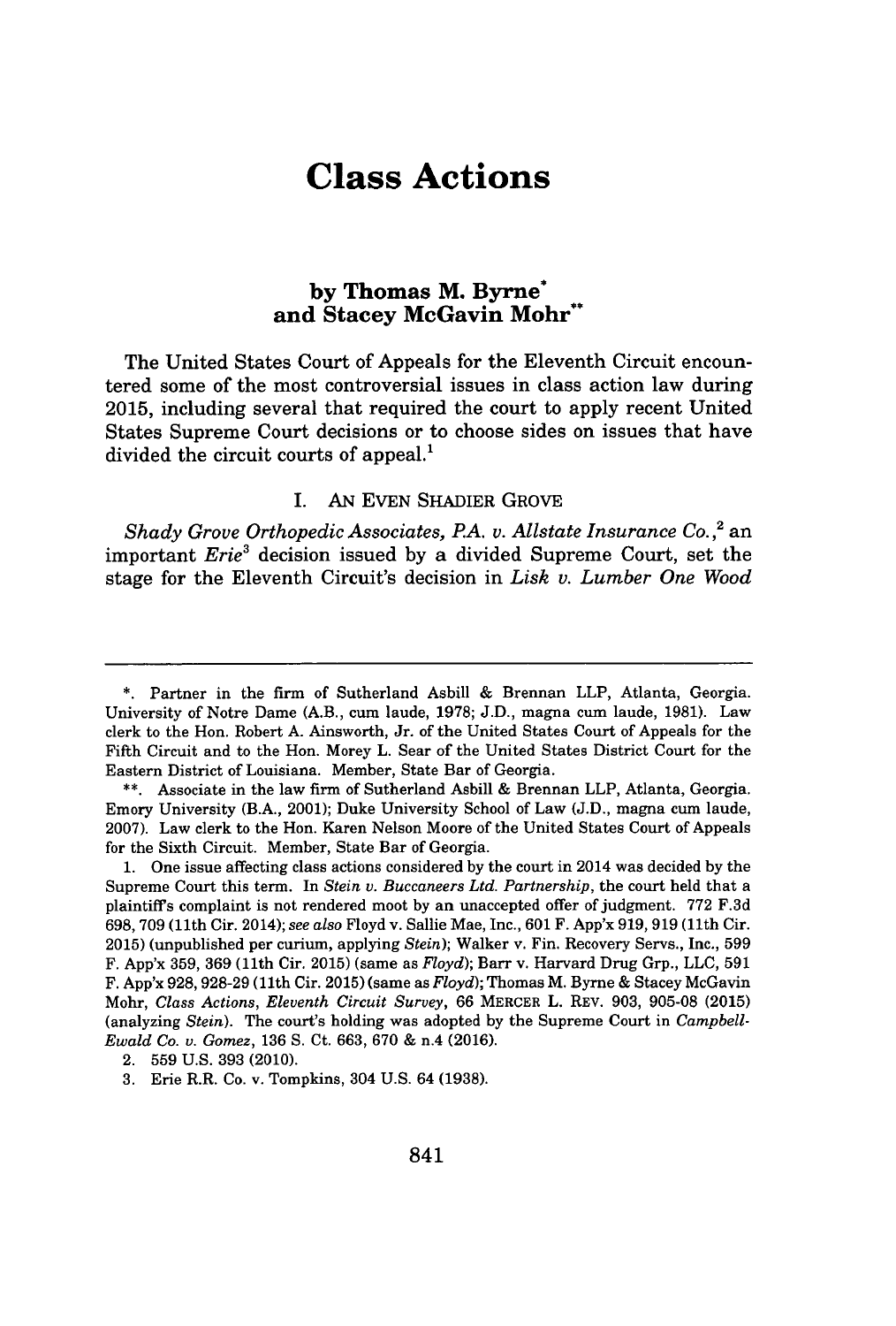*Preserving, LLC*,<sup>4</sup> probably the Eleventh Circuit's most significant decision in class action law during **2015.** *Shady Grove* held that the New York class action statute's general prohibition on certification of a class in an action to recover statutorily imposed penalties' does not supplant Rule **23** of the Federal Rules of Civil Procedure' in federal district court.<sup>7</sup> The Supreme Court could not agree, however, on the ultimate rationale for its decision. **A** majority of the Court agreed with the late Justice Antonin Scalia's opinion to the extent of its holding that Rule **23** conflicted with the New York statute and the conflict could not be reconciled.<sup>8</sup> Thus, an issue under *Erie Railroad Co. v. Tompkins*<sup>9</sup> and the Federal Rules Enabling  $Act^{10}$  was presented.<sup>11</sup> The Scalia plurality would have held that what matters under the Rules Enabling Act is simply the substantive or procedural nature of the federal rule.<sup>12</sup> In this view, Rule **23** does not abridge a defendant's rights or change a plaintiff's entitlements to relief; it merely alters how the claims are processed. Justice John Paul Stevens concurred in the result but with a narrower rationale." Justice Stevens opined that application of a federal rule that effectively enlarges or modifies a state-created right or remedy violates the Rules Enabling Act.<sup>14</sup> In his view, however, "[t]he mere fact that a state law is designed as a procedural rule suggests it reflects a judgment about how state courts ought to operate and not a judgment about the scope of state-created rights and remedies."<sup>15</sup> Justice Stevens pointed out that the New York statute applied not only to claims based on New York substantive law but also to claims based on federal law or the law of any other state.<sup>16</sup> "It is therefore hard to see how *§* **901(b)** could be understood as a rule that, though procedural in form, serves the function of defining New York's rights or remedies."" Justice Ruth Bader Ginsburg, joined **by** three other justices,

- **7. 559 U.S.** at **399.**
- **8.** *See id.* at **395-96.**
- **9.** 304 **U.S.** 64.
- **10. 28 U.S.C.** *§* **2072** (2012).
- **11.** *Shady Grove,* **559 U.S.** at 406.

- 14. *Id.* at 431.
- **15.** *Id.* at 432.
- **16.** *Id.*
- **17.** *Id.*

<sup>4.</sup> **792 F.3d 1331** (11th Cir. **2015).** The court's opinion was authored **by U.S.** District Judge Robert L. Hinkle of the Northern District of Florida, sitting **by** designation. *Id. at* **1333.**

**<sup>5.</sup>** N.Y. C.P.L.R. LAw *§* **901(b)** (2014).

**<sup>6.</sup> FED.** R. Civ. P. **23.**

<sup>12.</sup> *Id.* at 410.

**<sup>13.</sup>** *Id.* at 416 (Stevens, **J.,** concurring in part and concurring in the judgment).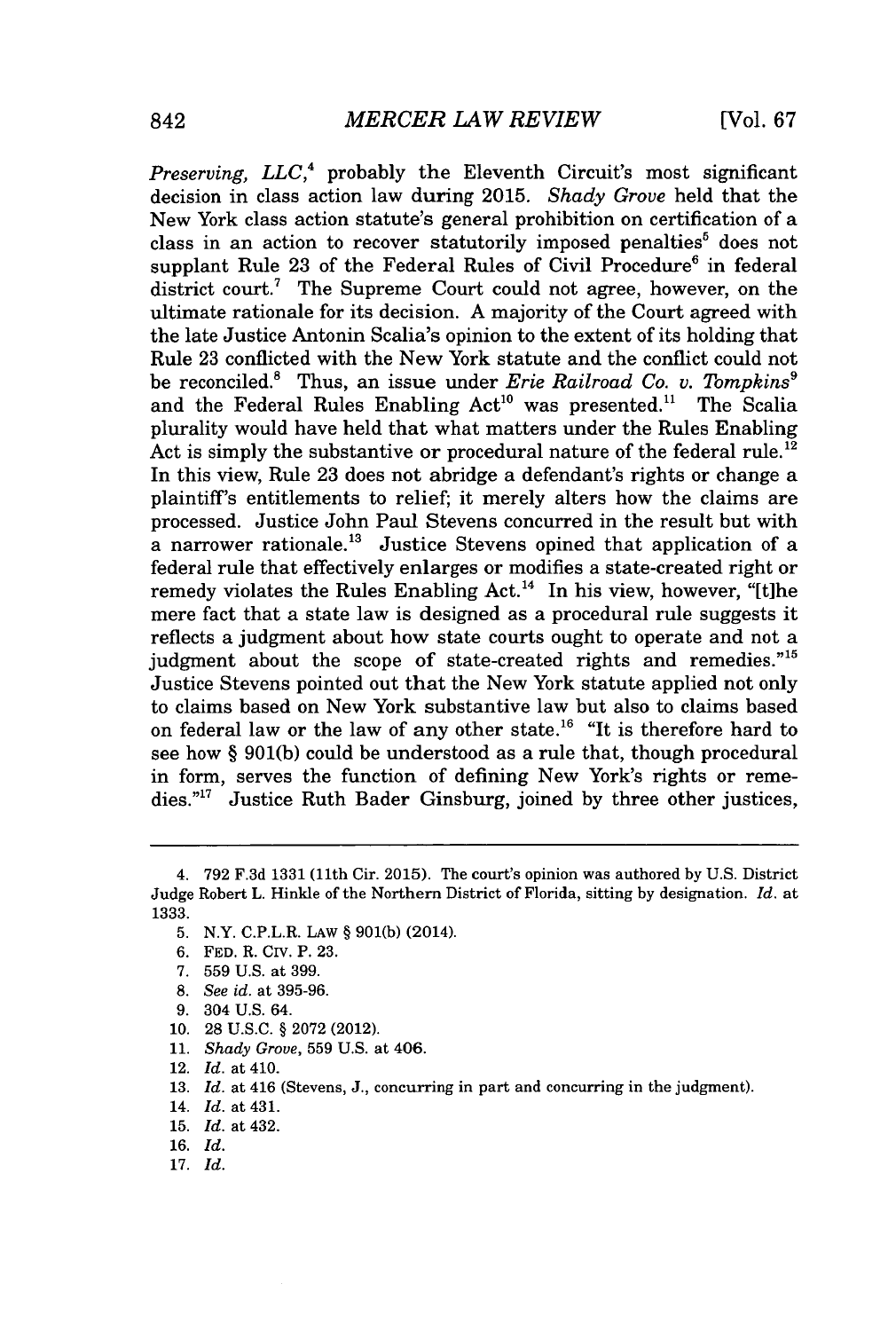would have reversed on the general grounds that Rule **23** and section **901(b)** did not conflict and that displacing state law limitations on statecreated remedies in a diversity action is, in any event, improper. $^{18}$ 

The Eleventh Circuit in *Lisk* applied *Shady Grove* in considering whether a prohibition on consumer class actions found in the Alabama Deceptive Trade Practices Act (ADTPA)<sup>19</sup>—but not in Alabama's civil procedure rules-applied in a federal district court. The case involved a would-be class action brought against a manufacturer of insect-treated wood. On behalf of a putative nationwide class, the named plaintiff asserted an ADTPA claim and a breach of warranty claim.<sup>20</sup> The district court granted the manufacturer's motion to dismiss in part because the **ADTPA** claim could only be brought as an individual claim, which, the court reasoned, meant that there would be no basis under the Class Action Fairness  $Act^{21}$  for federal jurisdiction.<sup>22</sup>

On appeal, the Eleventh Circuit characterized the case as presenting "a nearly identical issue" to *Shady Grove."* The court acknowledged that no single rationale attracted five votes in *Shady Grove.24* But the court focused on what it saw as *Shady Grove's* holding-that applying Rule **23** to allow a class action for a statutory penalty created **by** New York law did not abridge or modify a substantive right and thus did not violate the Rules Enabling Act.<sup>25</sup> The court conceded that the New York prohibition on statutory penalty class actions was included in a procedural statute.<sup>26</sup> Yet the court dismissed this distinction as unimportant: "[Hiow a state chooses to organize its statutes affects the analysis not at all."27 The court then went on to hold that dismissal of the breach of warranty claim on the pleadings misconstrued Alabama  $law.<sup>28</sup>$ 

*Lisk* represents a substantial extension of *Shady Grove. Lisk's* premise-that to authorize a federal court in a diversity case to override

**28.** *Id.* at **1339.**

**<sup>18.</sup>** *Id.* at 436, **457-58** (Ginsberg, **J.,** dissenting).

**<sup>19.</sup> ALA. CODE § 8-19-1** to **-15(f)** (LexisNexis 2002).

<sup>20.</sup> *Lisk,* **792 F.3d** at **1336.**

<sup>21.</sup> Pub. L. No. **109-2, 119** Stat. 4 (codified in scattered sections of **28 U.S.C.).** Whether the district court actually lost subject matter jurisdiction is debatable. *See* Vega v. T-Mobile **USA,** Inc., 564 **F.3d 1256, 1268** n.12 **(11th** Cir. **2009);** Samuel v. Universal Health Servs., **805** F. Supp. **2d** 284, **287-88 (E.D.** La. 2011).

<sup>22.</sup> *Lisk,* **792 F.3d** at **1333.**

**<sup>23.</sup>** *Id.* at 1334.

<sup>24.</sup> *Id.* at **1335.**

**<sup>25.</sup>** *Id.* at **1336.**

**<sup>26.</sup>** *Id.*

**<sup>27.</sup>** *Id.*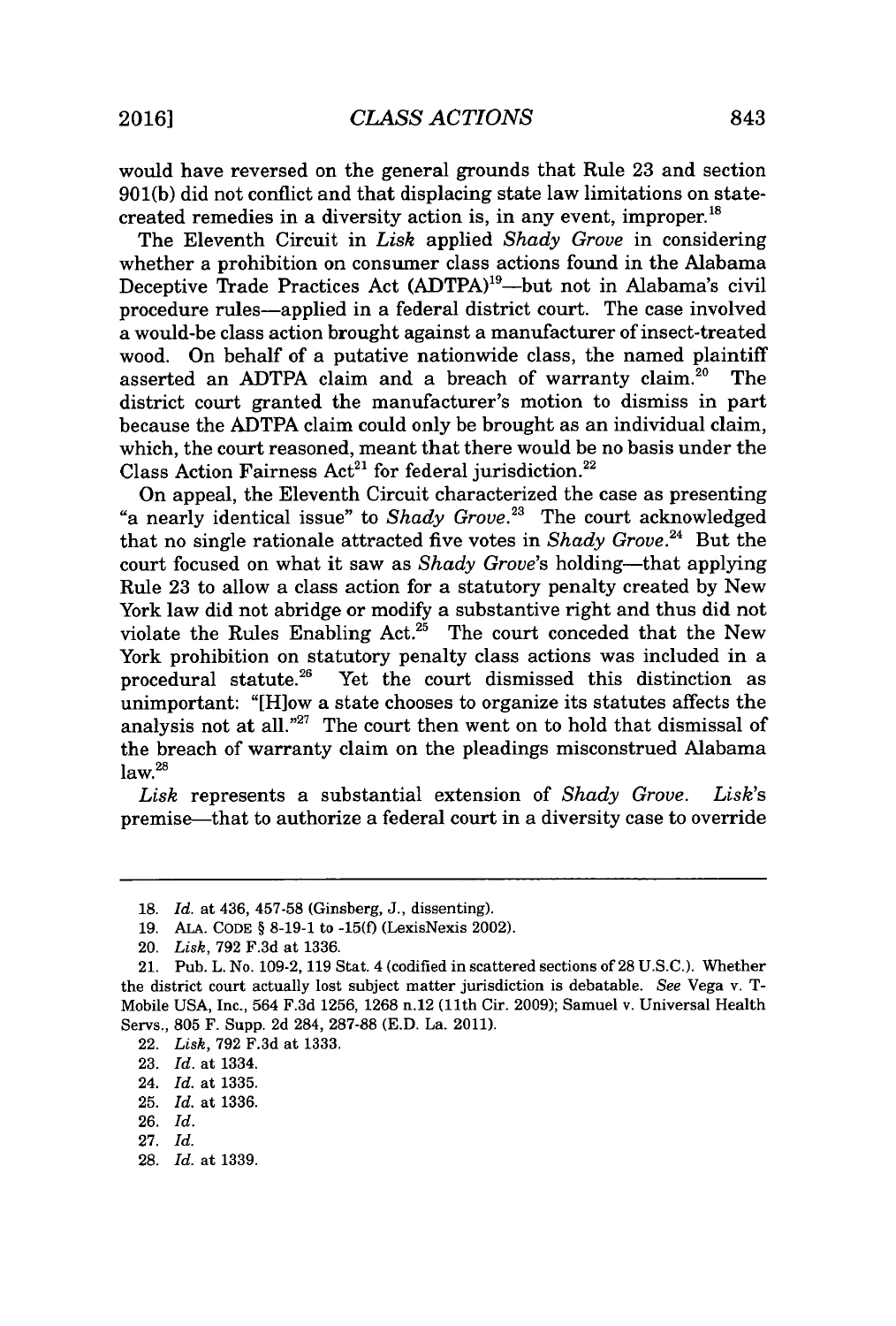state law limitations on suits in a representative capacity does not modify a substantive right-seems dubious. The litigants, for one, would value a potential class action much differently than an individual action, perhaps dramatically so, depending on the number of class members. The key distinctions that prompted Justice Stevens to concur in the result in *Shady Grove,* moreover, are absent in *Lisk.* The ADTPA's limitation on class actions is not found in a general procedural rule or statute but in the **ADTPA** itself, which limits the scope of the action that may be brought to enforce the rights that it bestows. And the New York procedural rule at issue in *Shady Grove* applied to claims brought in New York state courts under any statute from any jurisdiction, not simply to claims under the statute creating the substantive right itself. Not surprisingly, several district courts have disagreed with *Lisk's* approach.<sup>29</sup> The holding calls into question, at least, the efficacy of similar limitations on suits in a representative capacity found in many state laws<sup>30</sup> and vests a federal procedural rule with a potently preemptive power. *Lisk* seems likely to promote federal forum shopping, the discouragement of which is a central tenet of the *Erie* doctrine,' and consequently seems unlikely to be the last word on this issue.

#### II. PRE-CERTIFICATION CLASS **ACTIONS**

In the decades since the federal class action rule was modernized in **1966,32** courts have struggled with the status of the pre-certification class action. Is it to be treated simply as an individual action, with class allegations ignored until certification? (That is seldom how the litigants view it.) Or is it something more, some hybrid? The issue of the proper characterization of the uncertified class arises frequently: in pre $c$ ertification settlements; $33$  in pre-certification communications with

**<sup>29.</sup>** Phillips v. Philip Morris Cos., **290** F.R.D. 476, 481 **(N.D.** Ohio Mar. 21, **2013)** (finding restriction on class actions in Ohio Consumer Sale Practices Act not preempted **by** Fed. R. Civ. P. **23);** Williams v. Chesapeake La., Inc., No. **10-1906, 2013 U.S.** Dist. LEXIS **34778,** at **\*6-7** (W.D. La. Mar. **11, 2013)** (holding that Louisiana law, precluding mineral royalty class actions, must be applied under Rules Enabling Act); McKinney v. Bayer Corp., 744 F. Supp. **2d 733,** 749 **(N.D.** Ohio 2010) (same as *Phillips). Contra* Suchanek v. Sturm Foods, Inc., **311** F.R.D. **239, 262-63 (S.D.** Ill. **2015)** (following *Lisk).*

*<sup>30.</sup> E.g.,* Georgia Retail Installment and Home Solicitation Sales Act, **O.C.G.A. § 10-1- 15(f) (2009);** Georgia Motor Vehicle Sales Finance Act, **O.C.G.A. § 10-1-36.1 (2009);** Georgia Fair Business Practices Act, **O.C.G.A. §** 10-1-399(a) **(2009);** Tennessee Consumer Protection Act, **TENN. CODE ANN. §** 47-18-109(a)(1) **(2013).**

**<sup>31.</sup>** Hanna v. Plumer, **380 U.S.** 460, 468 **(1965).**

**<sup>32.</sup>** *See* **FED.** R. CIv. P. **23** advisory committee's note to **1966** amendment.

**<sup>33.</sup>** The **2003** amendment of Fed. R. Civ. P. 23(e) now makes clear that the rule does not apply to individual settlements. This issue had divided courts. *Compare* Glidden v.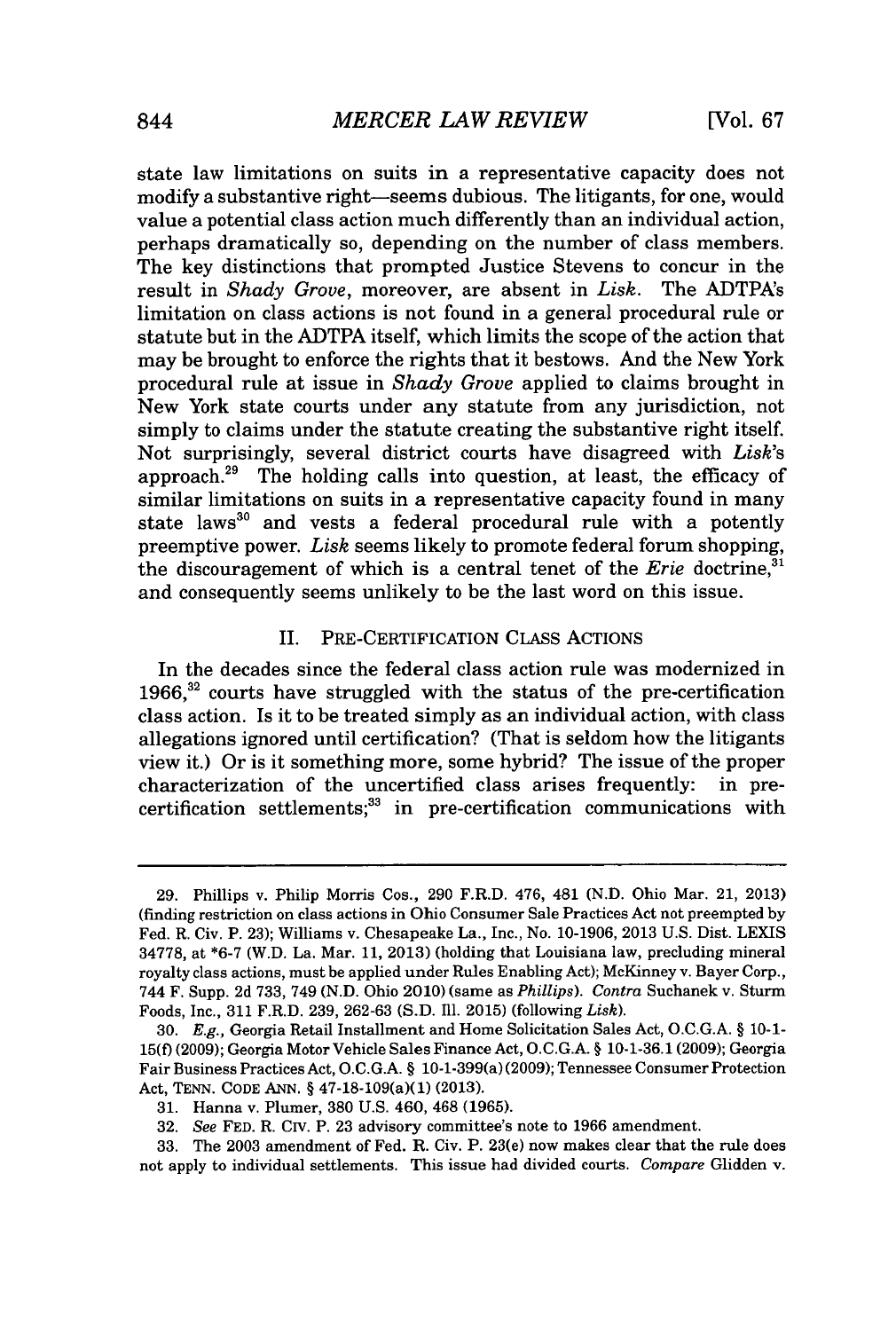class members; $^{34}$  in pre-certification discovery issues; $^{35}$  and in evaluating the validity of any pre-certification action purportedly taken on behalf of putative class members **by** the would-be class representatives.<sup>36</sup>

*In re Checking Account Overdraft Litigation"* presented the Eleventh Circuit with a pre-certification question, and the court exercised its prerogative under existing case law not to answer it.<sup>38</sup> The appeal arose from five putative class actions brought against Wells Fargo Bank claiming that the plaintiffs were unlawfully charged overdraft fees for their checking accounts.<sup>39</sup> In a prior decision, the court held that Wells Fargo waived its right to compel arbitration of the named plaintiffs' claims on account of the bank's delay in seeking arbitration.<sup>40</sup> On remand, the district court took up the question of class certification. Wells Fargo sought to enforce arbitration agreements with the named class members, moving to dismiss their claims in the event the court certified a class. Wells Fargo also opposed class certification on other grounds. Without ruling on class certification, the district court entered an order denying Wells Fargo's conditional motion to dismiss or for a stay pending arbitration, on the grounds that the court had not certified a class, so the unnamed class members had not technically brought any claims against Wells Fargo. Accordingly, the court reasoned that Wells Fargo lacked standing to assert any right against them. Wells Fargo proceeded with an appeal.<sup>41</sup>

The Eleventh Circuit agreed that before certification there was no justiciable controversy between Wells Fargo and the unnamed class members. $42$  To the extent that the district court appeared to rule that arbitration of the unnamed class members' claims could not be raised in the future, the court deemed the ruling an impermissible advisory  $opinion.<sup>43</sup>$  The named plaintiffs argued that the district court's denial

Chromalloy Am. Corp., **808 F.2d 621, 625-28** (7th Cir. **1986)** (stating Rule 23(e) did apply to individual settlements), *with* Shelton v. Pargo, Inc., **582 F.2d 1298,** 1304-16 (4th Cir. **1978)** (articulating Rule 23(e) did not apply to individual settlements).

<sup>34.</sup> *See Gulf* Oil Co. v. Bernard, 452 **U.S. 89, 101-02 (1981).**

*<sup>35.</sup> See* **MANUAL** FOR COMPLEX **LITIGATION §** 21.14, at **255** (4th ed. 2004).

*<sup>36.</sup> E.g.,* Barnes v. City of Atlanta, **281** Ga. **256, 257-58, 637 S.E.2d** 4, **6 (2006).**

**<sup>37. 780</sup> F.3d 1031** (11th Cir. **2015).** The opinion for the court was authored **by** Judge Gerald Bard Tjoflat. *Id.* at **1033.**

**<sup>38.</sup>** *Id.* at **1037.**

**<sup>39.</sup>** *Id.* at 1034.

<sup>40.</sup> Garcia v. Wachovia Corp., **699 F.3d 1273, 1280 (11th** Cir. 2012).

<sup>41.</sup> *In re Checking Account Overdraft Litig.,* **780 F.3d** at 1033-34, 1034, **1035-36.**

<sup>42.</sup> *Id.* at **1037.**

<sup>43.</sup> *Id.*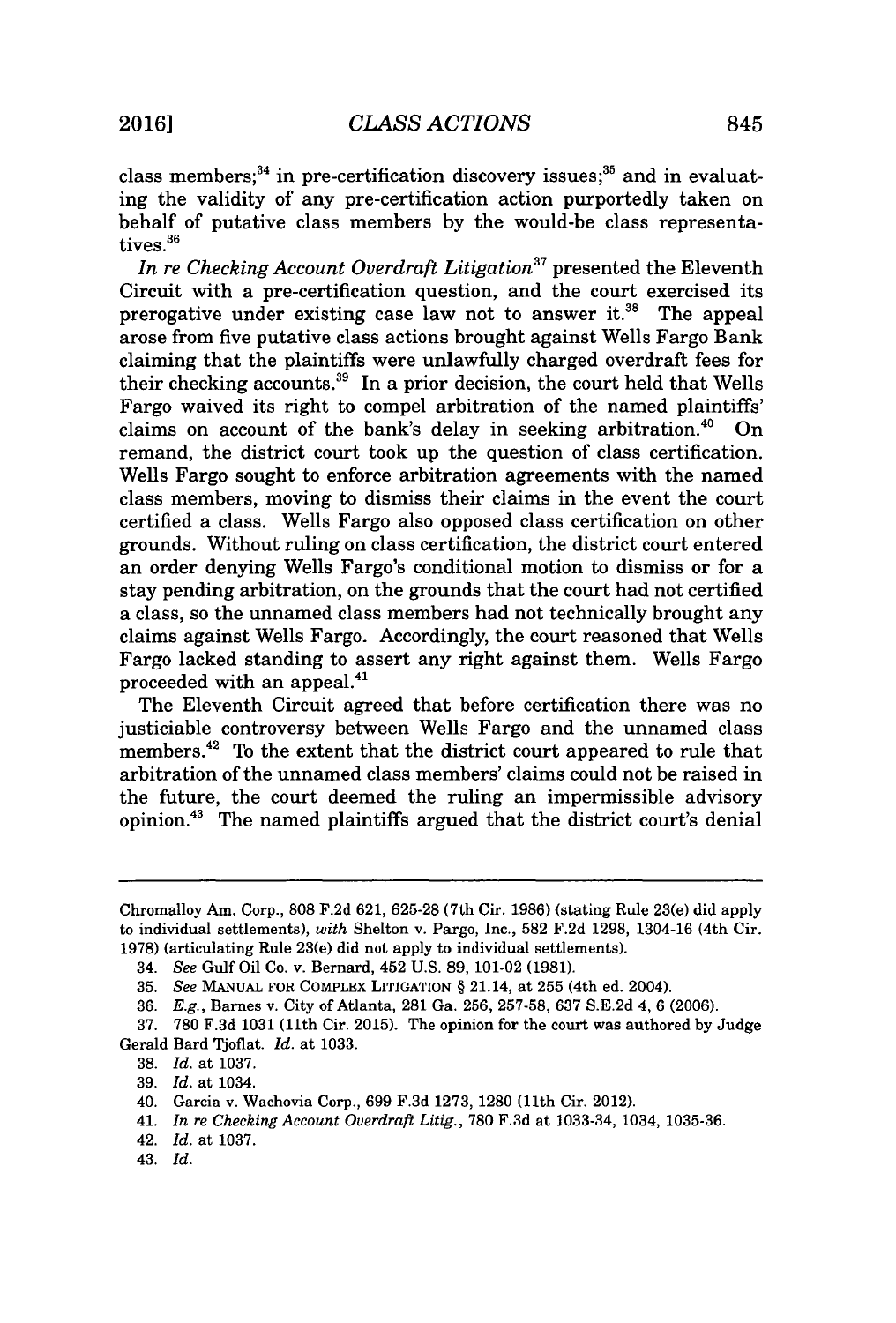of Wells Fargo's conditional motion to dismiss should be read as an application of non-mutual collateral estoppel and a holding that Wells Fargo waived its right to compel arbitration as to unnamed class members.<sup>44</sup> But the Eleventh Circuit rejected this argument because the named plaintiffs lacked standing to advance the argument on behalf of putative class members.<sup>45</sup> "Whether or not Wells Fargo is precluded from asserting arbitration rights against *other* individuals has no legal relevance to the named plaintiffs."<sup>46</sup>

The opinion is a rather rigid application of standing rules to a precertification class action. The district court appeared inclined to avoid enforcing arbitration rights in any way that could be justified and, accordingly, simply deflected the arbitration question. The Eleventh Circuit's opinion accomplished even less, leaving the litigants just as the court found them. An opinion deciding what appears to be a critical and inescapable question relevant to the class certification decision-namely how many class members are bound **by** an agreement to arbitrate their individual claims and thus ineligible to participate in a class action-could have moved the litigation towards a resolution.

After remand, the United States District Court for the Southern District of Florida issued an opinion certifying a nationwide class with hundreds of thousands of class members.<sup>47</sup> On alternative grounds, the district court rejected the bank's argument that numerosity could not be established because absent class members were required **by** their account agreements to submit to arbitration: first, that the arbitration provision was permissive rather than mandatory; $48$  and second, that the absent class members were not before the court until the point of class certification.<sup>49</sup> This latter holding seems at least incongruous since, in the same order, the court certified a nationwide class with numerous subclasses. Within two days of issuance of the court's opinion, however, the bank moved to dismiss the claims of all class members (other than the class representatives) in favor of arbitration.<sup>50</sup> The Eleventh Circuit denied the bank's petition for interlocutory review of the district court's class certification order under Rule **23(f)** of the Federal Rules of

*<sup>44.</sup> Id. at* **1038.**

<sup>45.</sup> *Id.*

*<sup>46.</sup> Id.*

*<sup>47.</sup> In re* Checking Account Overdraft Litig., **307** F.R.D. **656, 667 (S.D.** Fla. **2015).**

<sup>48.</sup> *Id.*

*<sup>49.</sup> Id.*

**<sup>50.</sup>** Defendants Motions to Dismiss **All** Claims of Unnamed Class Members in Favor of Arbitration, *In re* Checking Account Overdraft Litig., No. 1:09-MD-02036-JLK **(S.D.** Fla. June **10, 2015), ECF** Nos. 4182, 4183.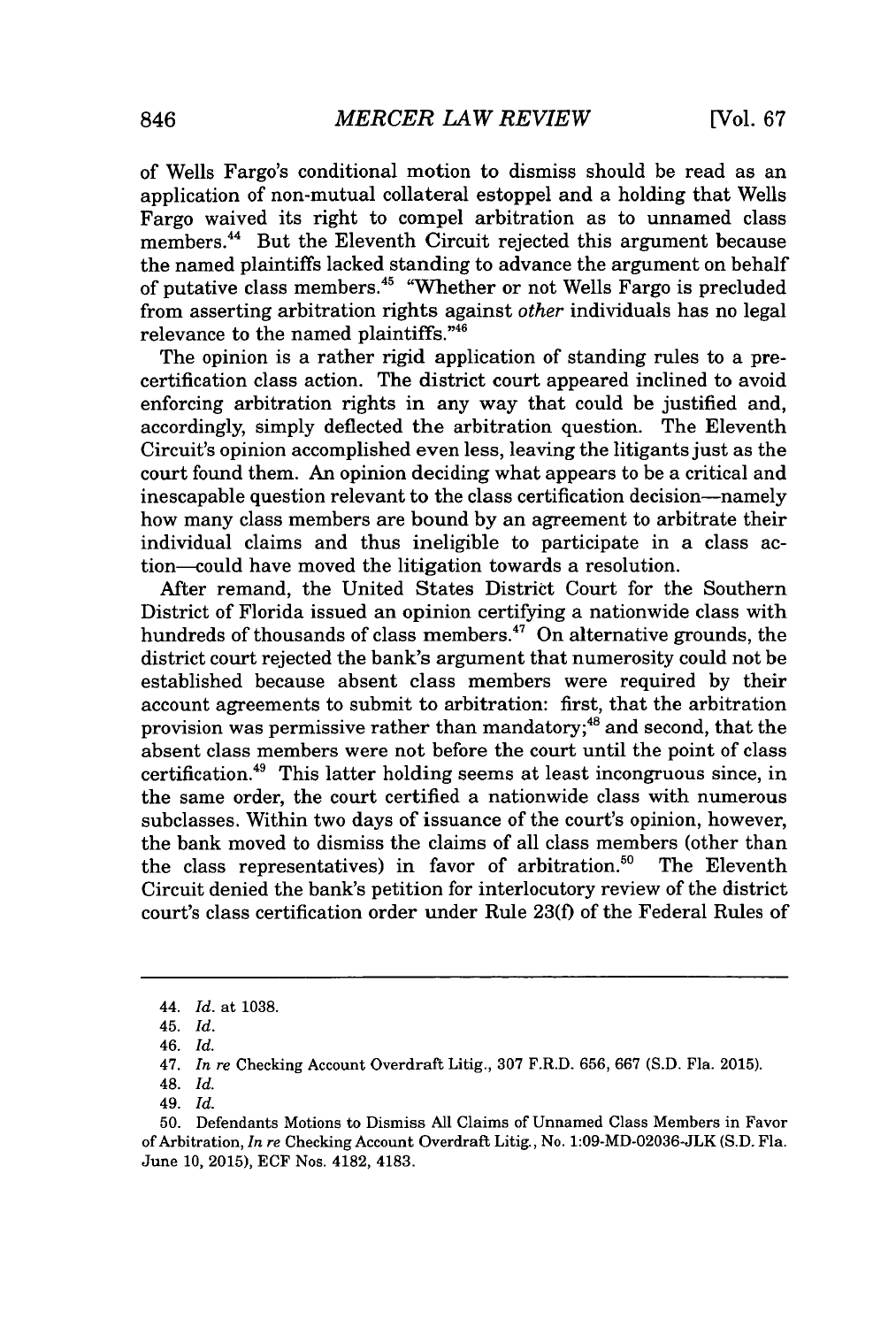Civil Procedure.<sup>51</sup> In its order, however, the court noted that its denial was without prejudice to a later appeal of the bank's motions to dismiss in favor of arbitration.<sup>52</sup> So the checking overdraft saga continues, with a likely return to the Eleventh Circuit for Wells Fargo in a probable quest for the ruling it sought in vain during its most recent visit.

#### III. STACKING CLASS **ACTIONs**

In *Ewing Industries Corp. v. Bob Wines Nursery, Inc.*<sup>53</sup> the court deepened an existing circuit split on the propriety of "piggyback" or "stacked" class actions. The court had previously held in *Griffin v. Singletary*<sup>54</sup> that the pendency of a previous class action does not toll the limitations period for subsequent class claims." The question arose in light of the Supreme Court's decisions in *American Pipe & Construction Co. v. Utah*<sup>56</sup> and *Crown, Cork & Seal Co. v. Parker*,<sup>57</sup> which together hold that the filing of a class action tolls the limitations period applicable to the *individual* claims of putative class members until class certification is denied or reversed." As noted in *Ewing, Griffin's* holding that *American Pipe* tolling does not apply to subsequently filed class claims has been disagreed with or distinguished **by** several other circuits.<sup>59</sup> The Seventh Circuit and other courts have drawn a line between cases such as *Griffin,* where certification of the previous class failed under Rule 23(a) or **(b),** in which case the limitations period is not tolled; and cases where the previous action failed for some reason other than the validity of the class itself, such as the suitability of the plaintiff, in which case *American Pipe* tolling does apply.<sup>60</sup> This is the distinction unsuccessfully urged **by** the *Ewing* plaintiff.

In *Ewing,* the previously filed class action alleged that the defendants, Bob Wines Nursery and its principal, violated the Telephone Consumer

**<sup>51.</sup>** Order Denying Petition for Permission to Appeal, Wells Fargo Bank **N.A.** v. Garcia, No. **15-90026-A** (11th Cir. Dec. **1, 2015).**

**<sup>52.</sup>** *Id.* **53. 795 F.3d** 1324 (11th Cir. **2015),** *cert. denied, 136* **S.** Ct. **1379 (2016).** The opinion of the court was authored **by** Judge Emmett Ripley Cox. *Ewing,* **795 F.3d** at **1325.**

<sup>54.</sup> **17 F.3d 356** (11th Cir. 1994).

**<sup>55.</sup>** *Id.* at **361.**

**<sup>56.</sup>** 414 **U.S. 538** (1974).

**<sup>57.</sup>** 462 **U.S.** 345 **(1983).**

**<sup>58.</sup>** *Griffin,* **17 F.3d** at **360;** *see also Crown, Cork & Steel Co.,* 462 **U.S.** at *354; American Pipe & Constr. Co.,* 414 **U.S.** at **552-53.**

**<sup>59.</sup>** *Ewing,* **795 F.3d** at **1328** (citing cases from the Third, Sixth, Seventh, Eighth, and Ninth Circuits).

**<sup>60.</sup>** *Id.* (quoting Sawyer v. Atlas Heating **&** Sheet Metal Works, Inc., 642 **F.3d 560, 564** (7th Cir. 2011), and other cases).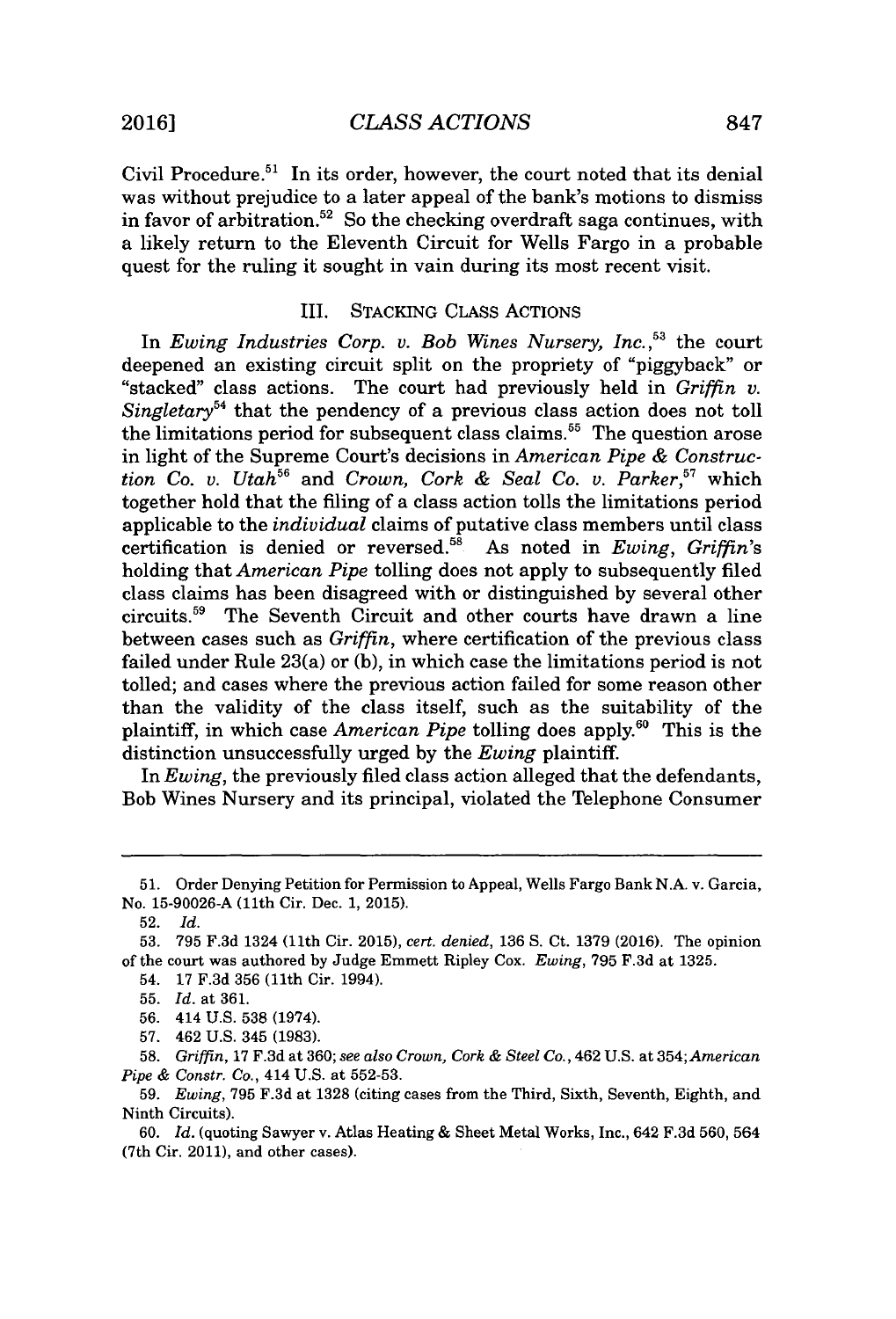Protection Act (TCPA)<sup>61</sup> by sending unsolicited facsimiles. The state court in that case granted summary judgment to the defendants on the basis that the named plaintiff, Aero Financial, Inc., lacked standing as the alleged faxes were not sent to Aero, and the attempted assignment of the claim to Aero was invalid. Because the summary judgment ruling effectively ended the case, the court never ruled on class certification. **A** little over a month later, Ewing Industries filed a putative class action in federal court against the same defendants and based on similar allegations as the dismissed state-court action.<sup>62</sup> Although over four years had passed since the conduct at issue, $6^3$  Ewing's complaint alleged that the statute of limitations was tolled **by** the state-court action. On the defendants' motion, however, the district court struck the class allegations as time-barred.<sup>64</sup>

On appeal, Ewing argued that "when a class action fails due to the inadequacy of the class representative-rather than due to defects in the class itself—the statute of limitations is tolled." $65$  The court disagreed and declined to distinguish *Griffin.*<sup>66</sup> Although, unlike *Ewing*, *Griffin* concerned a previous class action that had been certified **by** the district court and then decertified on appeal, and the reason for decertification was that "none of the three named plaintiffs were proper representatives"-two of the plaintiffs because they lacked constitutional standing and the third plaintiff because he had not properly exhausted his administrative remedies.<sup>67</sup> According to the *Ewing* court, *Griffin* According to the *Ewing* court, *Griffin* therefore "concluded that it does not matter whether the first purported class action fails due to the inadequacy of the class representative or due to defects in the class itself."<sup>68</sup> The court rejected the reading of *Griffin* urged **by** Ewing: "While it is true that *Griffin* **[]** involved claims that had reached the class certification stage and been decertified on appeal, the reason for decertification was the inadequacy of the class representatives, not the defectiveness of the class itself."<sup>69</sup> The court reiterated the firm rule established in *Griffin:*

The plaintiffs may not "piggyback one class action onto another" *and thereby engage in endless rounds of litigation in the district court and*

**<sup>61.</sup>** 47 **U.S.C. § 227** (2012).

**<sup>62.</sup>** *Ewing,* **795 F.3d** at **1325.**

**<sup>63.</sup>** *See* **28 U.S.C. §** 1658(a) (2012) (providing a four-year statute of limitations).

*<sup>64.</sup> Ewing,* **795 F.3d** at **1326.**

**<sup>65.</sup>** *Id.*

**<sup>66.</sup>** *Id.* at **1328.**

**<sup>67.</sup>** *Id.* at **1327.**

**<sup>68.</sup>** *Id.*

**<sup>69.</sup>** *Id.* at **1327-28.**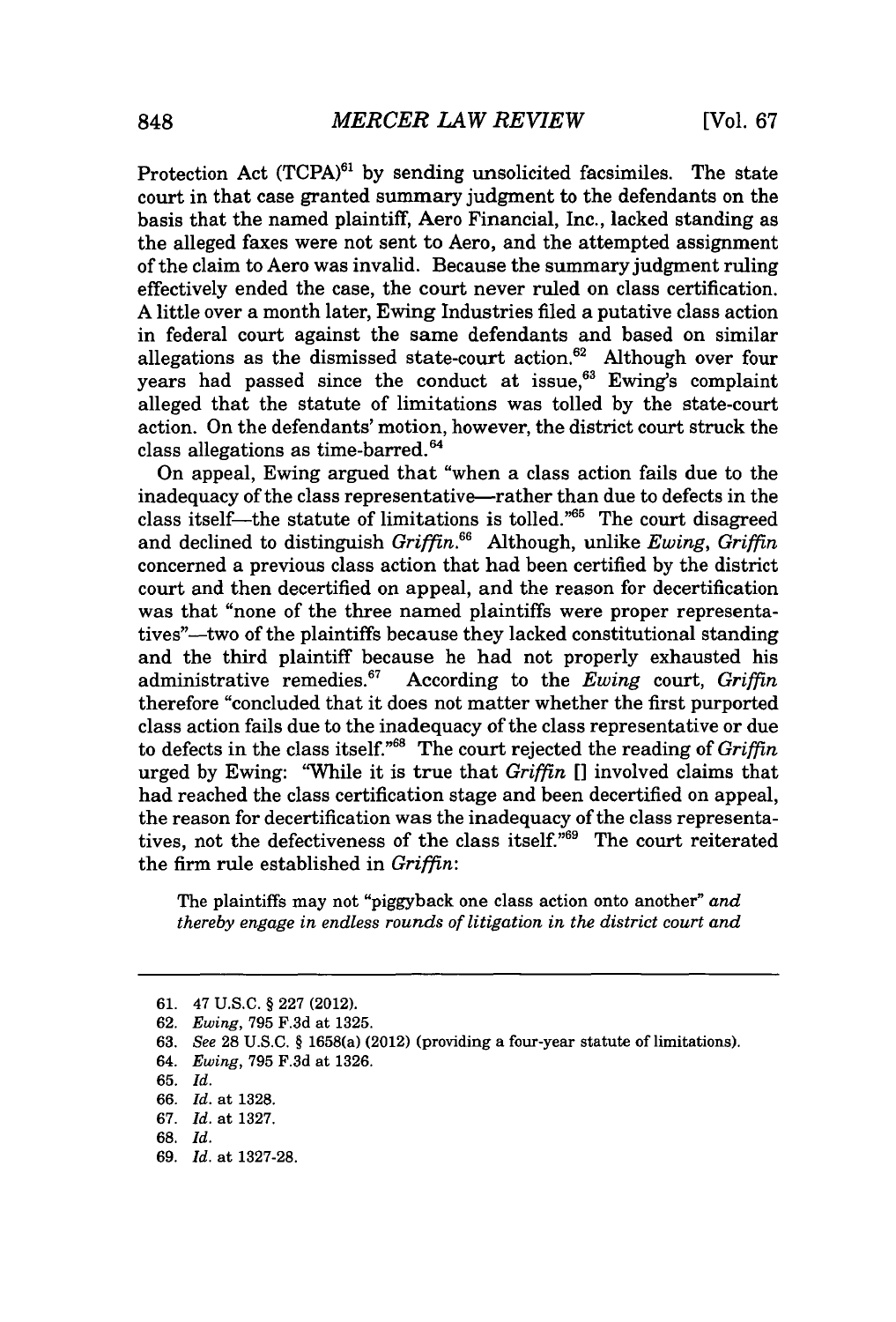*in this Court over the adequacy of successive named plaintiffs to serve as class representatives.* This case illustrates the wisdom of the rule against piggybacked class actions. Fifteen years after the Griffin lawsuit was filed, the class action issues are still being litigated, and we decline to adopt any rule that has the potential for prolonging litigation about class representation even further.<sup>70</sup>

Therefore, although *Griffin* dealt with a class that failed at the class certification stage, the court "was concerned about the very issue" confronted in *Ewing:* "the potential for multiple rounds of litigation as the class seeks an adequate class representative."<sup>71</sup>

Given the circuit split described above and the court's adherence to its prior holding in *Griffin,* it is no surprise that Ewing filed a petition for certiorari.<sup>72</sup> The Court, however, denied the petition and also denied certiorari in a case from the Sixth Circuit, *Phipps v. Wal-Mart Stores, Inc.,"* which considered a class action filed **by** members of the class decertified in *Wal-Mart Stores, Inc. v. Dukes.*<sup>74</sup> Distinguishing *Griffin*, the Sixth Circuit held that *American Pipe* tolling does apply to a subsequent class action where "a previous court has not made a determination as to the 'validity of the class.'"<sup>75</sup> But unless and until the Supreme Court holds otherwise, it would appear that stacking is not a strategy available to class action plaintiffs in the Eleventh Circuit.

#### IV. **MANAGING** ASCERTAINABILITY

Another class action issue roiling the federal courts is the existence and stringency of an implicit requirement of Rule **23** that the class members be "ascertainable." Although the Eleventh Circuit has yet to issue a published opinion<sup>76</sup> exploring the contours of the requirement, this year's unpublished decision in *Karhu v. Vital Pharmaceuticals, Inc."* reaffirms an unpublished decision from last year, *Bussey v.*

**<sup>70.</sup>** *Id.* at **1328** (quoting *Griffin,* **17 F.3d** at **359).**

**<sup>71.</sup>** *Id.*

**<sup>72.</sup>** *See Ewing,* **136 S.** Ct. **1379.**

**<sup>73. 792</sup> F.3d 637** (6th Cir. 2015), *cert. denied,* **136 S.** Ct. **1163 (2016).**

<sup>74. 564</sup> **U.S. 338** (2011).

**<sup>75.</sup>** *Phipps,* **792 F.3d** at 647 (quoting *In re* Vertrue Inc. Mktg. **&** Sales Practices Litig., **719 F.3d** 474, 480 n.2 (6th Cir. **2013)).**

*<sup>76.</sup> See* 11TH CIR. R. **36-2** ("Unpublished opinions are not considered binding precedent, but they may be cited as persuasive authority.").

**<sup>77. 621</sup>** F. App'x 945 (11th Cir. **2015)** (unpublished). The court's opinion was authored **by** Judge Richard W. Goldberg, United States Court of International Trade Judge, sitting **by** designation. *Id.* at 946.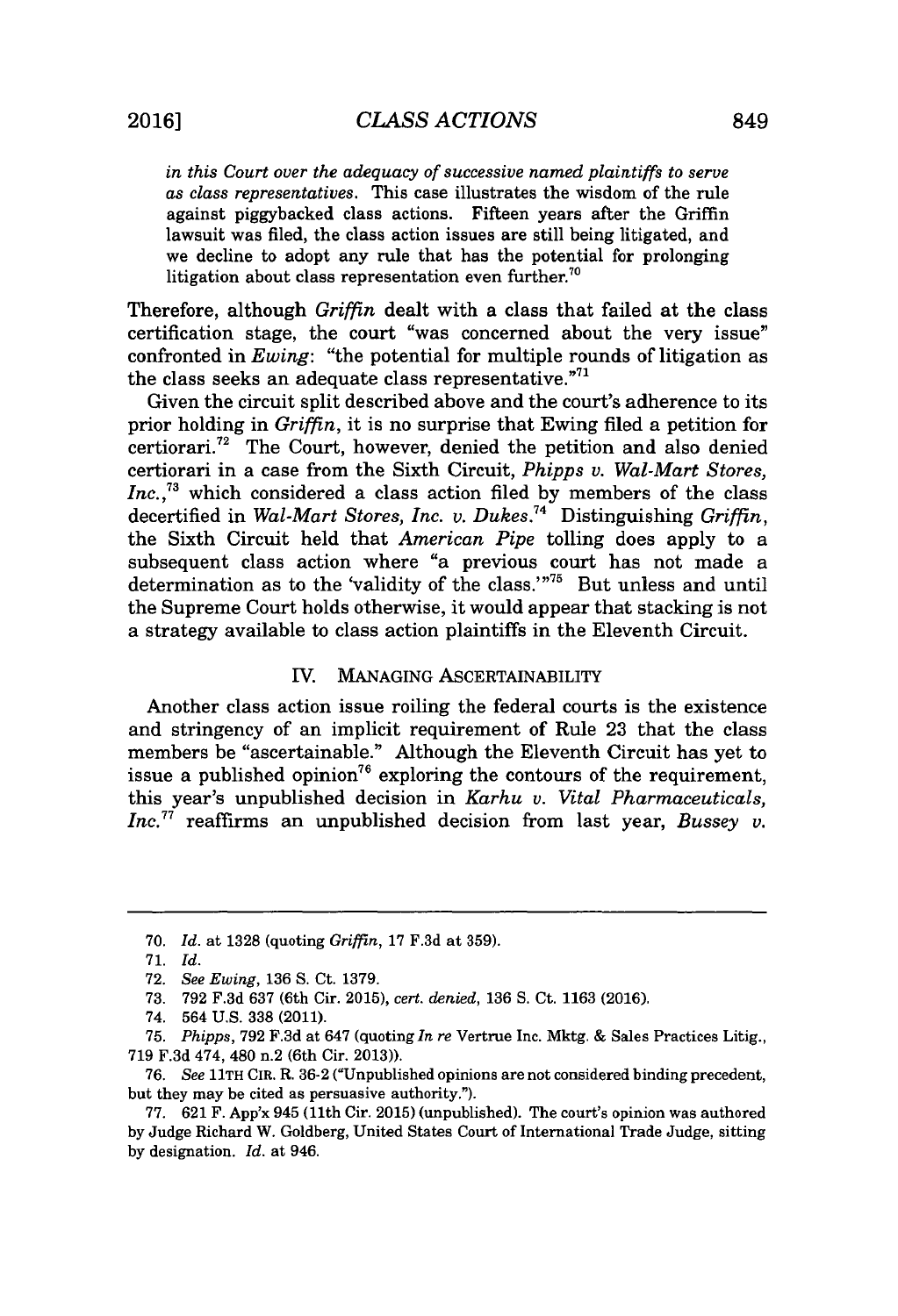*Macon County Greyhound Park, Inc.*<sup>78</sup> applying a robust ascertainability standard."<sup>9</sup>*Karhu* involved false-advertising claims brought against the marketer of a dietary supplement called "Meltdown." The plaintiff moved to certify a nationwide class of purchasers as well as a New York subclass. The district court denied the motion on the basis that the proposed class failed to satisfy the ascertainability requirement as well as the requirements listed in Rule **23(b)(2)** and **(3).8o** Under *Bussey, "a* class is not ascertainable unless the class definition contains objective criteria that allow for class members to be identified in an administratively feasible way," which requires "a 'manageable process that does not require much, if any, individual inquiry.<sup> $m81$ </sup> The district court found that, although the class definition put forth **by** Karhu contained objective criteria, Karhu "failed to propose a realistic method of identifying the individuals who purchased Meltdown."<sup>82</sup> Because Meltdown was sold primarily through marketers and distributors, Karhu's proposal to use the defendant's sales data would not be useful to determine the identities of class members—the consumers who had purchased the product. The district court also considered (apparently sua sponte) and rejected a method **by** which class members would come forth and identify themselves through sales receipts or affidavits: most class members would not have retained a proof of purchase because of Meltdown's low cost, which would have meant that an acceptance of affidavits without verification would deprive the defendant of his due-process right to contest each claim while, on the other hand, allowing the defendant to contest each claim would have required a series of mini-trials to determine class membership.<sup>83</sup> Moreover, acceptance of affidavits Moreover, acceptance of affidavits "would also invite fraudulent submissions and could dilute the recovery of genuine class members."<sup>84</sup> Karhu moved for reconsideration, arguing that class members could be identified **by** subpoenaing sales data from third-party retailers, but the court found no grounds for reconsideration as this method had previously been available and could have been raised in the class-certification motion.<sup>85</sup>

**79.** *Karhu, 621* F. App'x at 946.

- **82.** *Id.*
- **83.** *Id.* at 946-47.
- 84. *Id.* at 947.
- **85.** *Id.*

**<sup>78. 562</sup>** F. App'x **782** (11th Cir. 2014). *Bussey* is analyzed in the 2014 survey. *See* Byrne **&** Mohr, *supra* note **1,** at **916-18.**

**<sup>80.</sup>** *Id.*

**<sup>81.</sup>** *Id.* (quoting *Bussey, 562* F. App'x at **787).**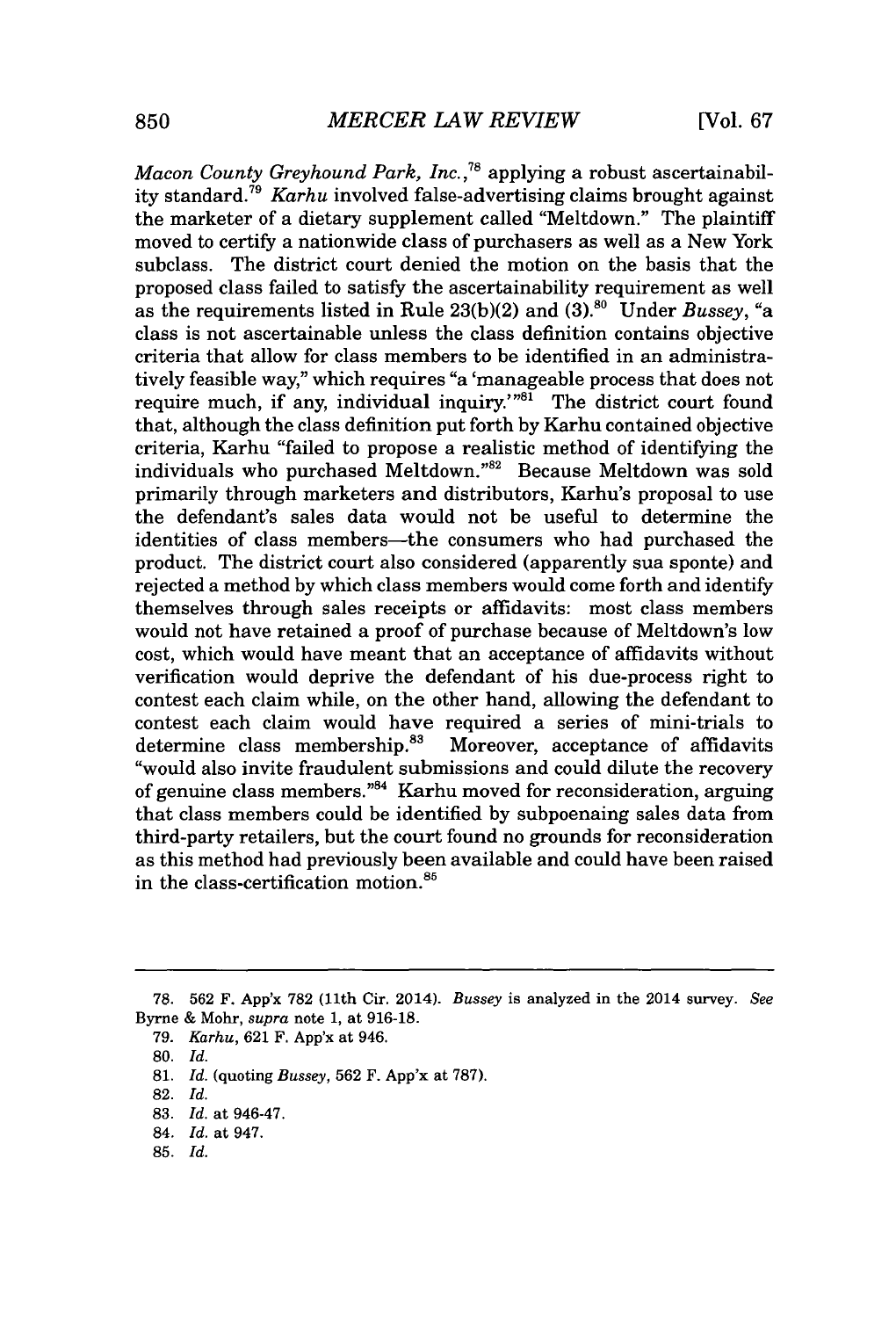On appeal, the Eleventh Circuit affirmed, concluding that the district court had not abused its discretion.<sup>86</sup> Citing *Bussey*, district court decisions, and the Third Circuit decision *Carrera v. Bayer Corp.*<sup>87</sup> the court laid out a comparatively demanding standard for plaintiffs in attempting to establish ascertainability.<sup>88</sup> First, "[a] plaintiff cannot establish ascertainability simply **by** asserting that class members can be identified using the defendant's records; the plaintiff must also establish that the records are in fact useful for identification purposes, and that identification will be administratively feasible."<sup>89</sup> "Similarly, a plaintiff cannot satisfy the ascertainability requirement **by** proposing that class members self-identify (such as through affidavits) without first establishing that self-identification is administratively feasible and not otherwise problematic."<sup>90</sup> As the court explained:

The potential problems with self-identification-based ascertainment are intertwined. On the one hand, allowing class members to self-identify without affording defendants the opportunity to challenge class membership "providels] inadequate procedural protection to **...** [d]efendant[s]" and "implicate[s their] due process rights." On the other hand, protecting defendants' due-process rights **by** allowing them to challenge each claimant's class membership is administratively infeasible, because it requires a "series of mini-trials just to evaluate the threshold issue of which [persons] are class members." **A** plaintiff proposing ascertainment via self-identification, then, must establish how the self-identification method proposed will avoid the potential problems just described.<sup>91</sup>

Under this standard, the district court did not abuse its discretion. $92$ Karhu's "sales data" proposal "was incomplete, insofar as Karhu did not explain how the data would aid class-member identification," and no identification procedure (such as the later-proposed subpoena method) was obvious.<sup>93</sup> Further, the district court had no basis on which to accept the affidavit method as Karhu had not established how the potential problems with such a method would be avoided.<sup>94</sup>

**92.** *Id.* at 949.

94. *Id.*

**<sup>86.</sup>** *Id.*

**<sup>87. 727</sup> F.3d 300, 306-07 (3d** Cir. **2013).**

**<sup>88.</sup>** *Kahru,* **621** F. App'x at 947-48.

**<sup>89.</sup>** *Id.* at 948.

**<sup>90.</sup>** *Id.*

**<sup>91.</sup>** *Id.* at 948-49 (alteration in original) (citations omitted) (quoting Fisher v. Ciba Special Chems. Corp., **238** F.R.D. **273, 302 (S.D.** Ala. **2006)** and Perez v. Metabolife Int'l Inc., **218** F.R.D. **262, 269 (S.D.** Fla. **2003)).**

**<sup>93.</sup>** *Id.*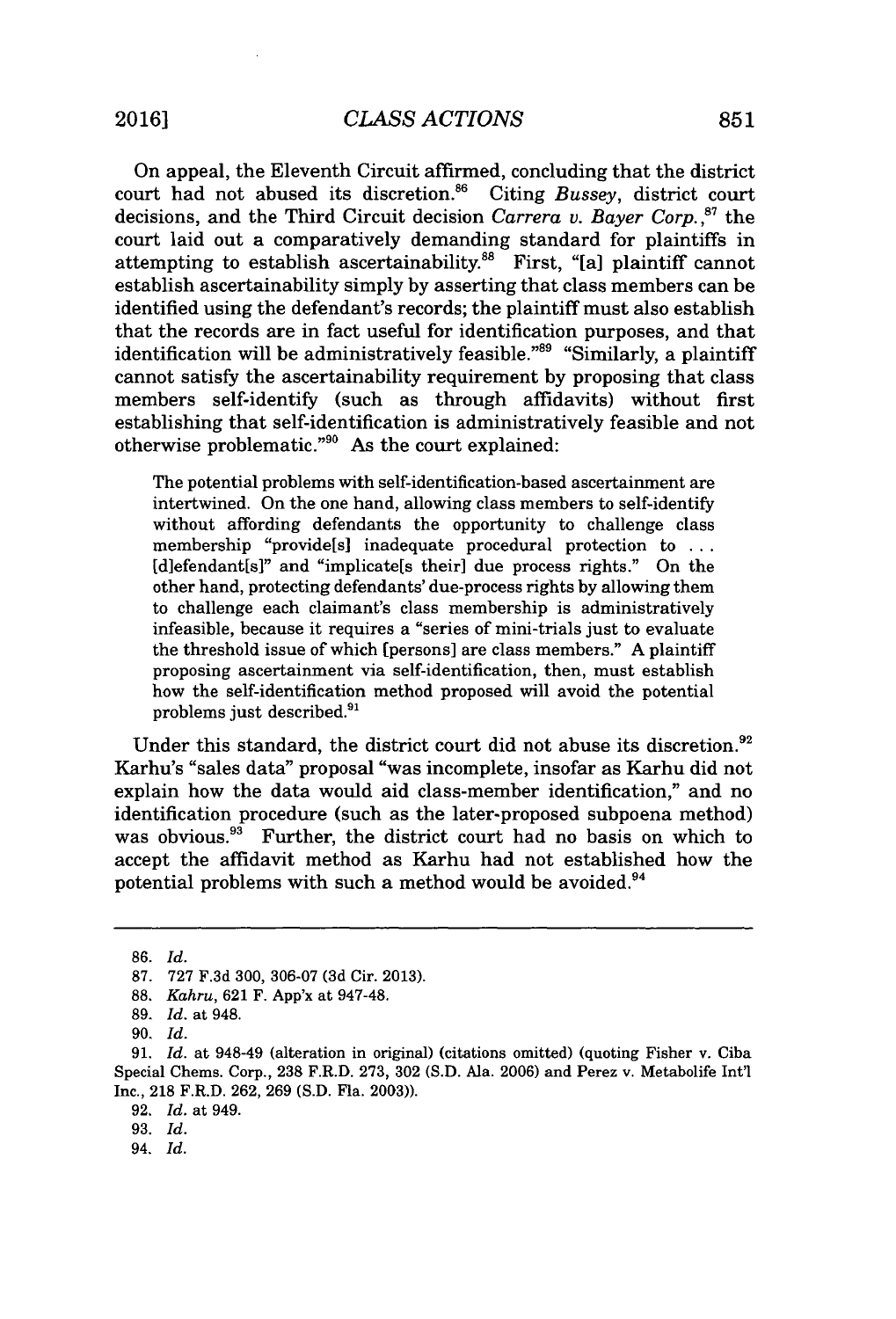The court also rejected Karhu's argument that the court has too strictly construed the ascertainability requirement.<sup>95</sup> The court distinguished between the requirement that the class be "manageably" ascertainable with manageability concerns under Rule **23(b)(3),** which the court held in *Klay v. Humana, Inc." "will* rarely, if ever, be in [themselves] sufficient to prevent certification of a class."<sup>97</sup> While "Klay" addressed manageability concerns that a court might face *after* class members have already been identified-for example, concerns about whether particular class members are entitled to relief in light of individualized reliance, causation, and damages issues," the "manageability" concern that ascertainability addresses is whether the class members can be identified at all in a manageable way, and "is prior to, hence more fundamental than, the manageability concern addressed in *Klay.*<sup>"98</sup> The court also rejected Karhu's argument "that a strict" ascertainability requirement will eradicate small-dollar class-action claims." $99$  The court pointed out that Karhu had actually proposed an administratively feasible method for ascertaining the identity of class members-subpoenaing of sales data from third-party retailers--but simply had not proposed that method in his class-certification pa $pers.<sup>100</sup>$  Instead, "Karhu's bare proposal that the district court ascertain class members through [the defendant's] 'sales data' was insufficient to satisfy the ascertainability requirement." $101$ 

While agreeing "with the majority that **[]** Karhu failed to sufficiently make a self-identification argument at the class-certification stage," Judge Beverly B. Martin wrote separately to urge against a rule under which a class is not ascertainable if class members can be identified only through self-identification.<sup>102</sup> Such a rule, her concurring opinion argued, would erode the purpose of the class action to vindicate "the rights of groups of people who individually would be without effective strength to bring their opponents into court at all."<sup>103</sup> The ascertainability requirement has traditionally been a "narrow" one, as illustrated

**<sup>95.</sup>** *Id. at* 949-50.

**<sup>96. 382</sup> F.3d** 1241 (11th Cir. 2004). *Klay is* analyzed in the 2004 survey. Thomas M. Byrne **&** Suzanne M. Alford, *Class Actions, Eleventh Circuit Survey,* **56** MERCER L. REV. **1219, 1220-26 (2005).**

*<sup>97.</sup> Karhu,* **621** F. App'x at **950** (alteration in original) (quoting *Klay,* **382 F.3d** at **1272).**

**<sup>98.</sup>** *Id.*

**<sup>99.</sup>** *Id.*

**<sup>100.</sup>** *Id.*

**<sup>101.</sup>** *Id.*

<sup>102.</sup> *Id.* at **951** (Martin, **J.,** concurring).

**<sup>103.</sup>** *Id.* (quoting Amchem Prods., Inc. v. Windsor, **521 U.S. 591, 617 (1997)).**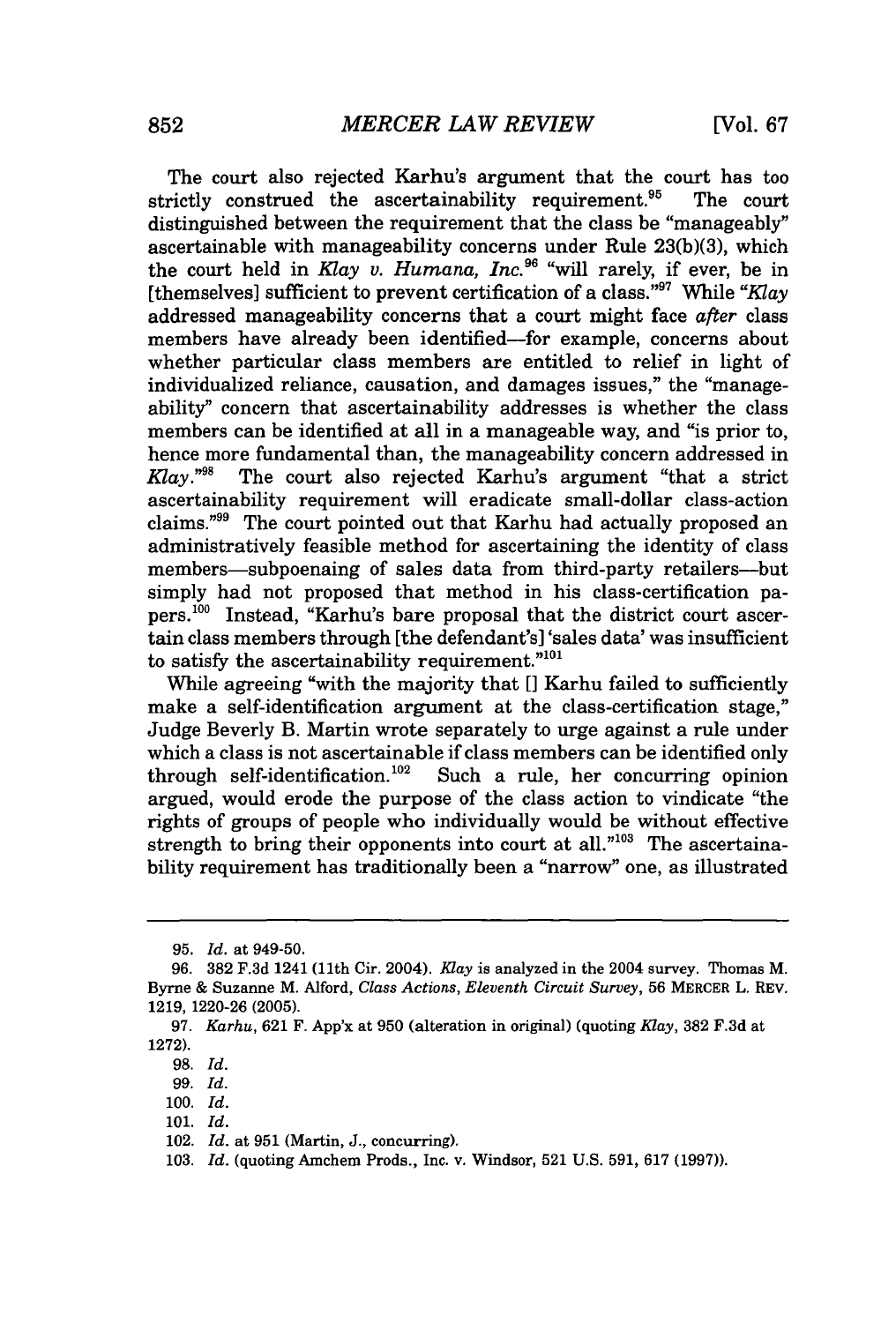**by** the Eleventh Circuit's opinion in *Fitzpatrick v. General Mills, Inc.,1o'* which approved the district court's certification of a class of purchasers of probiotic yogurt despite the likely difficulty of identifying consumers who purchased the yogurt.<sup>105</sup> Although Karhu had failed to articulate such an argument to the district court, Judge Martin opined that "[tihe record here indicates that Mr. Karhu could have made a good case for the ascertainability of his proposed class based on consumer affidavits.<sup>"106</sup> Specifically, the small value of the claims would be Specifically, the small value of the claims would be unlikely to invite fraud while the uniqueness of the Meltdown product made it likely that potential class members could accurately identify themselves, overcoming common issues with self-identification.'

In reviewing courts' varying treatment of ascertainability, the Seventh Circuit has noted that *Karhu* "applied a fairly strong version of an ascertainability requirement. $n_{108}$  That court rejected such a strict requirement in *Mullins v. Direct Digital, LLC*,<sup>109</sup> and the Sixth Circuit, like the Seventh, applied a more lenient ascertainability requirement in *Rikos v. Procter & Gamble Co."'* Given the clear split among the circuit courts, the issue appeared primed for a decision from the Supreme Court. The Court, however, denied cert. petitions in both  $Mullins<sup>111</sup>$  and  $Rikos<sup>112</sup>$ . Until the Court takes up the issue, or at least until the Eleventh Circuit issues a published opinion on the subject, class-action plaintiffs should be prepared to thoroughly articulate at an early stage how class members will be identified in a manageable way.

#### V. **CHALLENGING** DELEGATION OF ARBITRABILITY

Another issue affecting the availability of class treatment that has been the subject of recent Supreme Court action is the requirement that a party desiring to challenge an arbitration agreement in court raise a

**106.** *Karhu,* **621** F. App'x at **952** (Martin, **J.,** concurring).

**107.** *Id.* at **953.**

**108.** Mullins v. Direct Digital, **LLC, 795 F.3d** 654, **661** n.2 (7th Cir. **2015),** *cert. denied,* **136 S.** Ct. **1161 (2016).**

**109. 795 F.3d** 654 (7th Cir. **2015).**

<sup>104.</sup> **635 F.3d 1279** (11th Cir. 2011). *Fitzpatrick* was analyzed in the 2011 survey. Thomas M. Byrne **&** Stacey McGavin Mohr, *Class Actions, 2011 Eleventh Circuit Survey,* **63** MERCER L. REV. **1183, 1196-97** (2012).

*<sup>105.</sup> Fitzpatrick,* **635 F.3d** at **1282;** *see also Korhu,* **621** F. App'x at **952** (Martin, **J.,** concurring).

**<sup>110. 799</sup> F.3d 497, 525-26** (6th Cir. **2015),** *cert. denied,* **84 U.S.L.W.** 3544 **(U.S.** Mar. **28, 2016)** (No. **15-835).**

*<sup>111.</sup> Mullins,* **136 S.** Ct. **1161.**

*<sup>112.</sup> Rikos,* 84 **U.S.L.W.** 3544 **(U.S.** Mar. **28, 2016)** (No. **15-835).**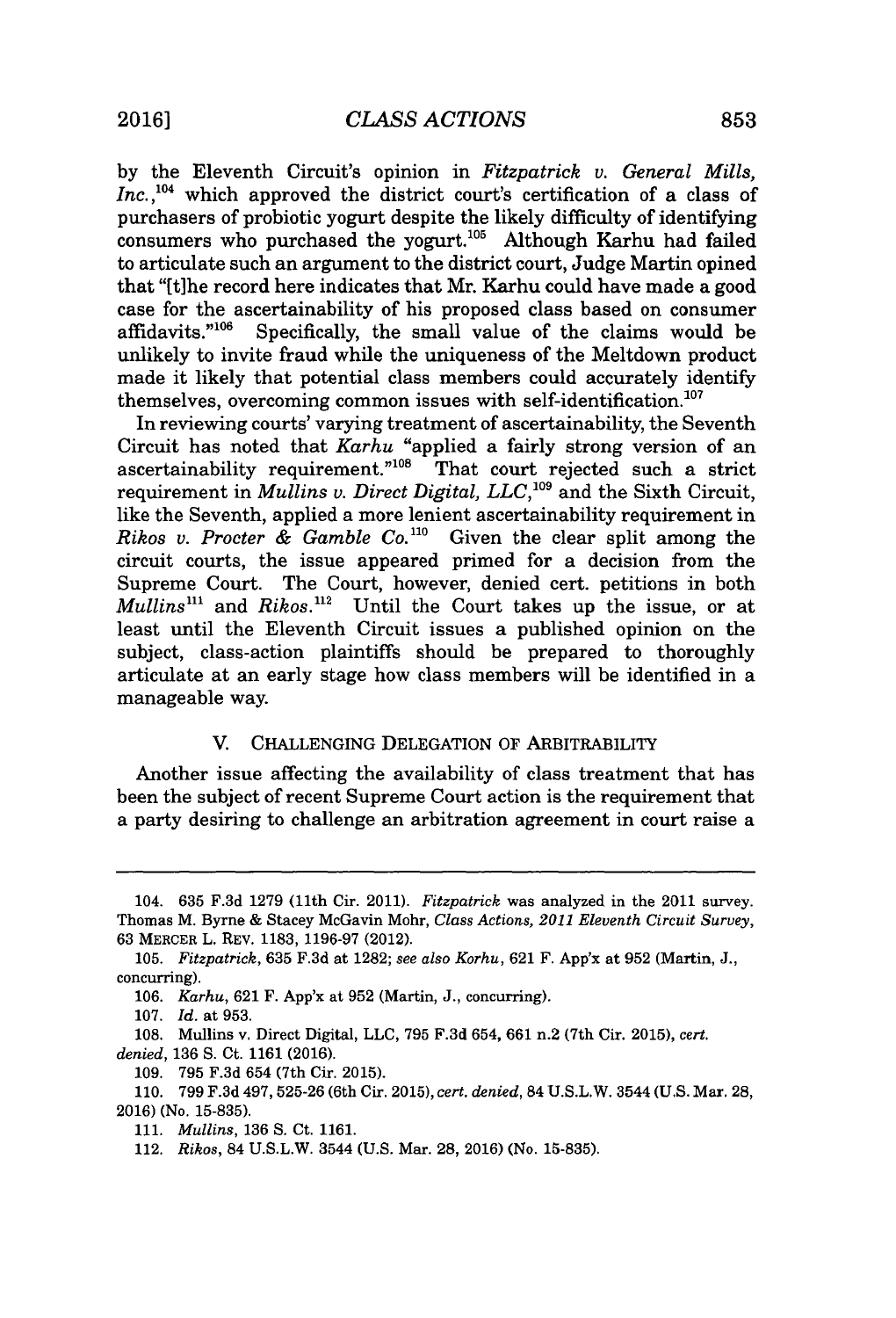specific challenge to a delegation provision. The Eleventh Circuit addressed this question in *Parnell v. CashCall, Inc.,"'* holding that, when an arbitration agreement contains a provision delegating to the arbitrator the question of arbitrability, the party resisting arbitration must specifically challenge the delegation provision, and absent such direct challenge, the district court is required to compel arbitration.<sup>114</sup> The plaintiff in *Parnell,* who had taken out a high-interest loan, brought claims under federal and state banking laws against the bank to which the loan had been assigned.<sup>115</sup> Parnell had executed a consumer loan agreement containing the following arbitration agreement:

#### WAIVER OF **JURY** TRIAL **AND** ARBITRATION.

**PLEASE** READ THIS PROVISION OF THE **AGREEMENT CAREFUL-**LY. Unless you exercise your right to opt-out of arbitration in the manner described below, any dispute you have with Western **Sky** or anyone else under this loan agreement will be resolved **by** binding arbitration. Arbitration replaces the right to go to court, including the right to have a jury, to engage in discovery (except as may be provided in the arbitration rules), and to participate in a class action or similar proceeding. In Arbitration, a dispute is resolved **by** an arbitrator instead of a judge or jury. Arbitration procedures are simpler and more limited than court procedures. Any Arbitration will be limited to the dispute between yourself and the holder of the Note and will not be part of a class-wide or consolidated arbitration proceeding.

*Agreement to Arbitrate.* You agree that any Dispute, except as provided below, will be resolved **by** Arbitration, which shall be conducted **by** the Cheyenne River Sioux Tribal Nation **by** an authorized representative in accordance with its consumer dispute rules and the terms of this Agreement.

*Arbitration Defined.* Arbitration is a means of having an independent third party resolve a Dispute. **A** "Dispute" is any controversy or claim between you and Western **Sky** or the holder or servicer of the Note. The term Dispute is to be given its broadest possible meaning and includes, without limitation, all claims or demands (whether past, present, or future, including events that occurred prior to the opening of this Account), based on any legal or equitable theory (tort, contract, or otherwise), and regardless of the type of relief sought (i.e. money, injunctive relief, or declaratory relief). **A** Dispute includes, **by** way of example and without limitation, any claim based upon marketing or solicitations to obtain the loan and the handling or servicing of my account whether such Dispute is based on a tribal, federal or state

**<sup>113.</sup>** 804 **F.3d** 1142 (11th Cir. **2015).** The opinion of the court was authored **by** Judge Charles R. Wilson. *Id.* at 1144.

<sup>114.</sup> *Id.*

**<sup>115.</sup>** *Id.* at 1144-45.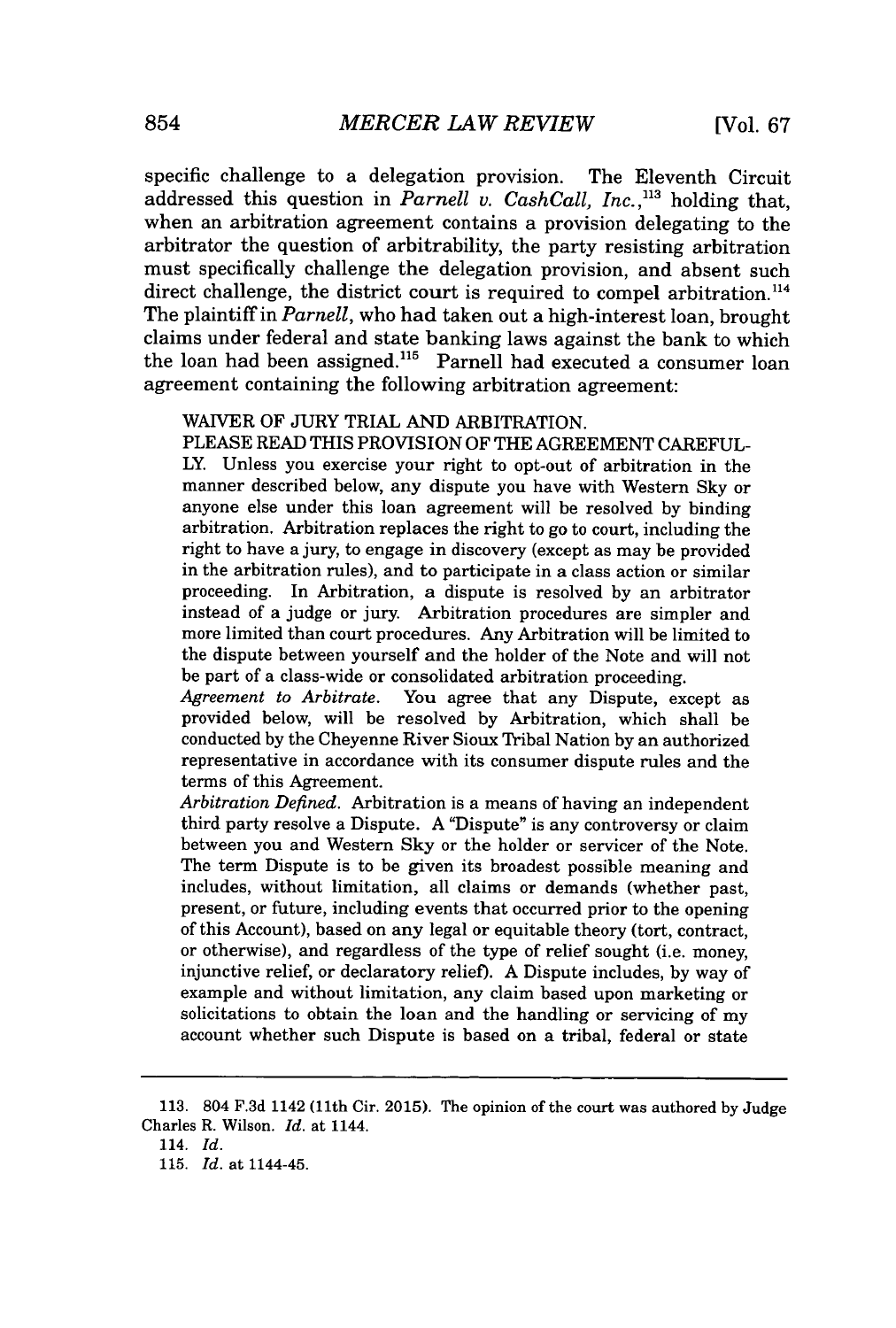constitution, statute, ordinance, regulation, or common law, and including any issue concerning the validity, enforceability, or scope of this loan or the Arbitration agreement **. . . .n1**

After Parnell filed his suit in Georgia state court, the bank removed to federal court and moved to compel arbitration. The district court denied the motion, determining that Parnell had articulated a challenge to the arbitration provision in the loan agreement and that the arbitration provision was unconscionable. $117$ 

The Eleventh Circuit reversed due to Parnell's failure to specifically challenge the delegation provision: "We hold that the Loan Agreement contains a delegation provision and, though Parnell challenged the validity of the arbitration provision, he did not articulate a challenge to the delegation provision specifically."<sup>118</sup> The Federal Arbitration Act **(FAA),"'** therefore, required that the court "treat the delegation provision as valid, enforce the terms of the Loan Agreement, and leave to the arbitrator the determination of whether the Loan Agreement's arbitration provision is enforceable."<sup>120</sup>

Citing the Supreme Court's decisions in *Rent-A-Center, West, Inc. v.*  $Jackson^{121}$  and *Buckeye Check Cashing, Inc. v. Cardegna*,<sup>122</sup> the court noted that "parties may agree to commit even threshold determinations to an arbitrator, such as whether an arbitration agreement is enforceable," and that such "delegation provisions" have been upheld as valid and "are severable from the underlying agreement to arbitrate."<sup>123</sup> Moreover, "[w]hen an arbitration agreement contains a delegation provision and the plaintiff raises a challenge to the contract *as a whole,* the federal courts may not review his claim because it has been committed to the power of the arbitrator,"<sup>124</sup> and *Rent-A-Center* requires that the plaintiff must "challenge[ ] the delegation provision specifically."<sup>125</sup> Therefore, unless the plaintiff has made "a challenge to the delegation provision itself," the court must treat that provision "as valid under **§** 2 [of the **FAA],** and must enforce it under **§§ 3** and 4,

**<sup>116.</sup>** *Id.* at 1145 (alteration in original). Parnell signed the loan agreement digitally from his computer. After paying off the **\$1000** loan at an annual percentage rate of **232.99%,** Parnell paid a total of **\$4905.56** in twenty-five installments. *Id.* at 1144-45.

**<sup>117.</sup>** *Id.* at 1145-46.

**<sup>118.</sup>** *Id.* at 1146.

**<sup>119. 9</sup> U.S.C. §§** 1-14 (2012).

<sup>120.</sup> *Parnell,* 804 **F.3d** at 1146.

<sup>121.</sup> **561 U.S. 63** (2010).

<sup>122. 546</sup> **U.S.** 440 **(2006).**

**<sup>123.</sup>** *Parnell,* 804 **F.3d** at 1146.

<sup>124.</sup> *Id.*

**<sup>125.</sup>** *Id.* (alterations in original) (quoting *Rent-A-Center,* **561 U.S.** at **72).**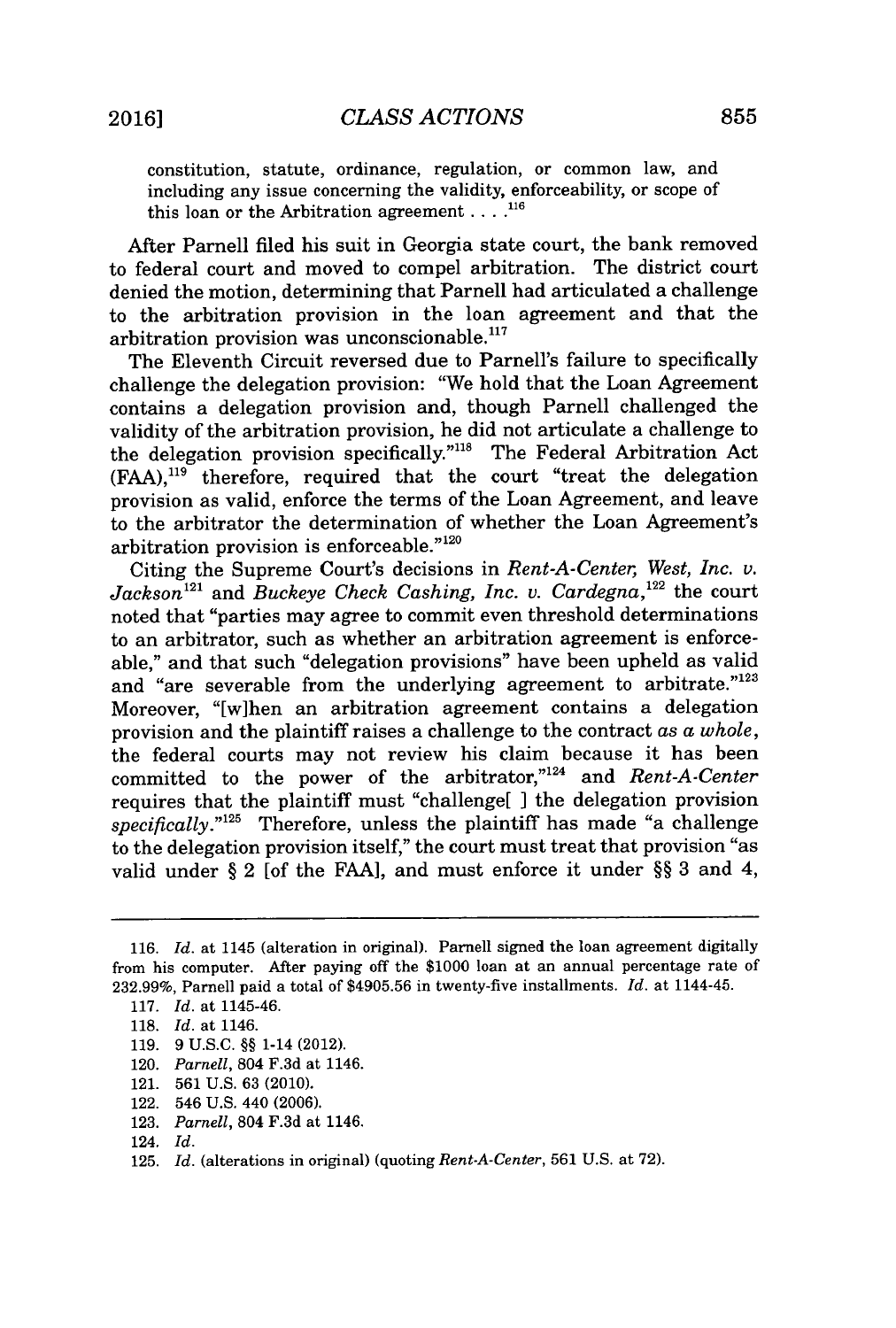leaving any challenge to the validity of the Agreement as a whole for the arbitrator."<sup>126</sup>

Noting that courts should not assume the parties have agreed to arbitrate the issue of arbitrability absent "clear and unmistakable evidence that they did so," the court looked to Georgia law on contract interpretation.<sup>127</sup> Applying the rule that "plain, unambiguous" lan-Applying the rule that "plain, unambiguous" language "must control,"'28 the court concluded that the loan agreement's definition of "Dispute" as including *"any issue concerning the validity, enforceability, or scope of this loan or the Arbitration agreement"* expressed "the parties' intent to submit to an arbitrator the threshold issue of arbitrability."<sup>129</sup> The court also rejected Parnell's argument that no delegation provision existed because the relevant language appeared within a string citation of examples: "there is no requirement that a delegation provision be offset from other contractual language or solely discuss arbitration of arbitrability in order to be valid."<sup>130</sup>

In the face of the delegation provision, the court concluded that the federal court only had jurisdiction to challenge that provision itself.' Without such a challenge, the court "must treat the delegation provision as valid and allow the arbitrator to determine the issue of arbitrability."<sup>132</sup> Because Parnell's complaint challenged the arbitration provision generally, it "falls short of the *Rent-A-Center* pleading requirement."<sup>133</sup> Parnell's complaint challenged the arbitration agreement as in violation of a Georgia statute that "'[a]n arbitration clause in a payday loan contract shall not be enforceable *if the contract* is unconscionable' and lists a variety of factors the courts should consider when evaluating unconscionability under state law." $134$  The complaint went on to argue that the loan agreement itself was unconscionable based on the usurious interest rate, the designation of tribal law and jurisdiction, the prohibitive expense of arbitration, and the agreement's prohibition on class actions.<sup>135</sup> Because these allegations addressed the validity of the underlying agreement, Parnell did not specifically challenge the

**<sup>126.</sup>** *Id.* at 1146-47 (quoting *Rent-A-Center,* **561 U.S.** at **72).**

**<sup>127.</sup>** *Id.* at 1147 (quoting First Options of Chicago, Inc. v. Kaplan, 514 **U.S. 938,** 944 **(1995)).**

**<sup>128.</sup>** *Id.* (quoting City of Decatur v. DeKalb Cnty., **289** Ga. **612,** 614, **713 S.E.2d** 846, 849 (2011)).

**<sup>129.</sup>** *Id.* at 1147-48.

**<sup>130.</sup>** *Id.* at 1148.

**<sup>131.</sup>** *Id.*

**<sup>132.</sup>** *Id.*

**<sup>133.</sup>** *Id.*

<sup>134.</sup> *Id.* (alterations in original) (quoting **O.C.G.A. §** 16-17-2(c)(2) (2011)).

**<sup>135.</sup>** *Id.* at 1148-49.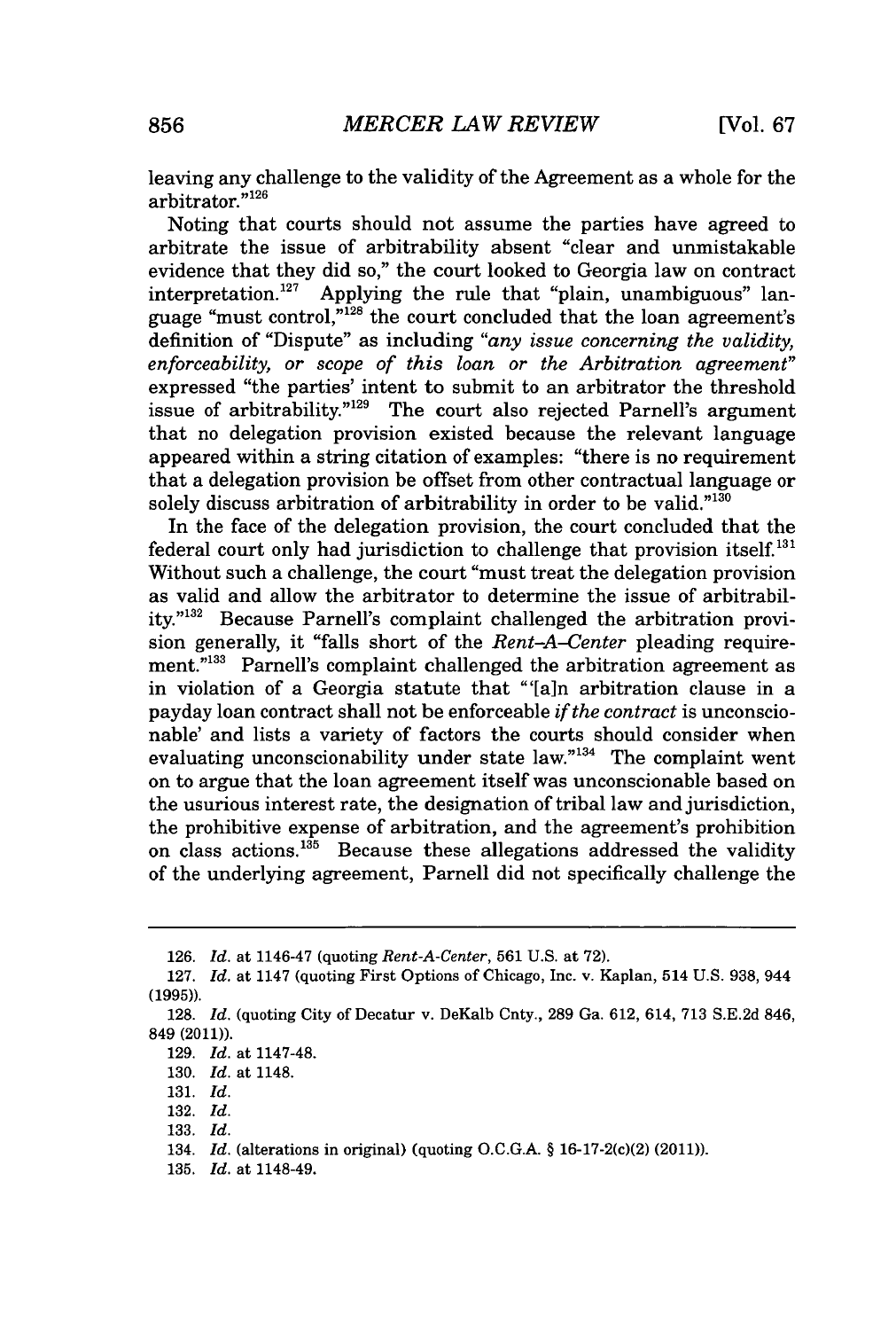delegation provision: "Rather, he asks us to review the validity of the arbitration agreement as a whole, a task which the delegation provision expressly commits to an arbitrator."<sup>136</sup> While the court did not outline precisely what such a specific challenge would look like, it disagreed with Parnell that the court's holding will "require future plaintiffs to file one challenge to an agreement as a whole, followed **by** a challenge to a certain clause, followed **by** challenges to single sentences, followed **by** challenges to words tacked onto conjunctions at the end of a sentence. $n^{137}$ 

*Parnell* appears to be a literal application of *Rent-A-Center,* and its broad interpretation of the loan agreement to contain a "clear and unmistakable" delegation provision also is in line with the Supreme Court's December 2015 decision in *DirectTV*, Inc. v. Imburgia,<sup>138</sup> which emphasized that state law of contract interpretation must be "consistent with the Federal Arbitration Act."139 Indeed, the Court recently granted certiorari and remanded, in light of *DirectTV,* the decision of the West Virginia Supreme Court of Appeals in *Schumacher Homes of Circleville, Inc. v. Spencer*,<sup>140</sup> which adopted a more narrow reading of language delegating arbitrability.141 While recognizing *Rent-A-Center's* requirement that a delegation provision be specifically challenged, the West Virginia court concluded that a provision referring to the arbitrator questions of "arbitrability" did not "'clearly and unmistakably' confer authority to the arbitrator to decide the gateway questions regarding the validity, revocability, and enforceability of the arbitration clause."<sup>142</sup> The court noted that "arbitrability" is "a nebulous term that has legally been limited to mean questions about whether a particular dispute is within the scope of an arbitration agreement" and, given the specific arbitration agreement in that case "would mean the ultimate issue in dispute. $143$  Although such a provision would appear to be sufficient for delegation under *Parnell* and *DirectTV,* parties desiring strong delegation provisions should be as clear as possible and avoid such "nebulous" words such as "arbitrability."

142. *Id.*

143. *Id.*

**<sup>136.</sup>** *Id.* at 1149.

**<sup>137.</sup>** *Id.* (internal quotation marks omitted).

**<sup>138. 136</sup> S.** Ct. 463 **(2015).**

**<sup>139.</sup>** *Id.* at 468.

<sup>140.</sup> **774 S.E.2d 1** (W. Va. **2015),** *cert. granted, judgment vacated, 136* **S.** Ct. **1157 (2016).**

<sup>141.</sup> *Schumacher,* **774 S.E.2d** at **13.**